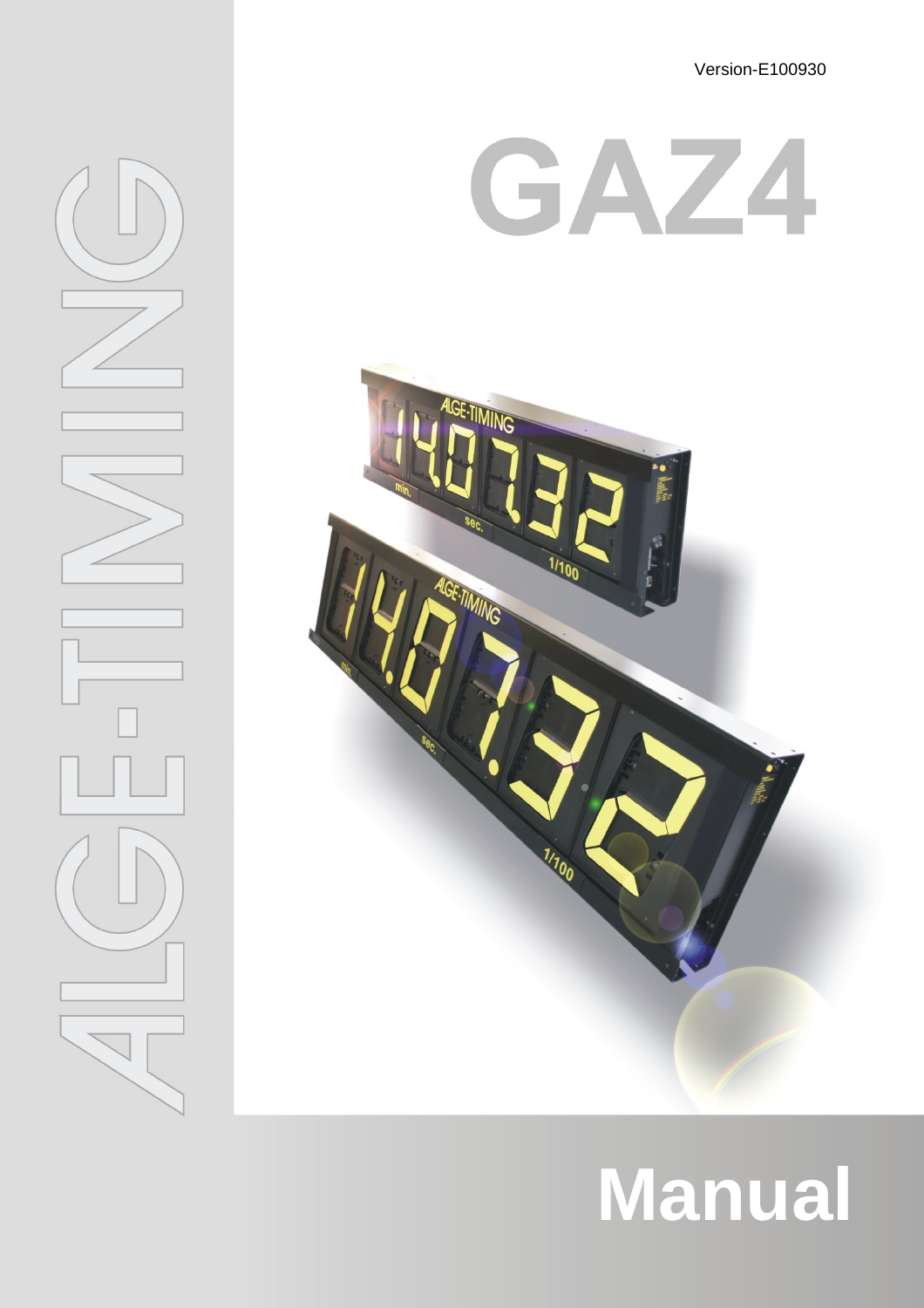

| 1              | Switch                                                       |
|----------------|--------------------------------------------------------------|
| 2              | Data input (Banana plug yellow and black)                    |
| 3              | Toggle switch: (in order to adjust the display board format) |
| 4              | Alternating current fuse (2 x T0, 5A/220V) **                |
| 5              | Charge pilot lamp **                                         |
| 6              | Battery fuse (T2A/220V) *                                    |
| $\overline{7}$ | On/off switch *                                              |
| 8              | Battery display (green = ready, red = low voltage) $*$       |
| 9              | Connection for line cord (220 V / 50 Hz) **                  |
| 10             | Amphenol connection (double-sided)                           |
| 11             | Label                                                        |

- \* Only display boards with built-in powerpack PP4
- \*\* Only display boards with built-in powerpack PP4 or power supply unit PS4

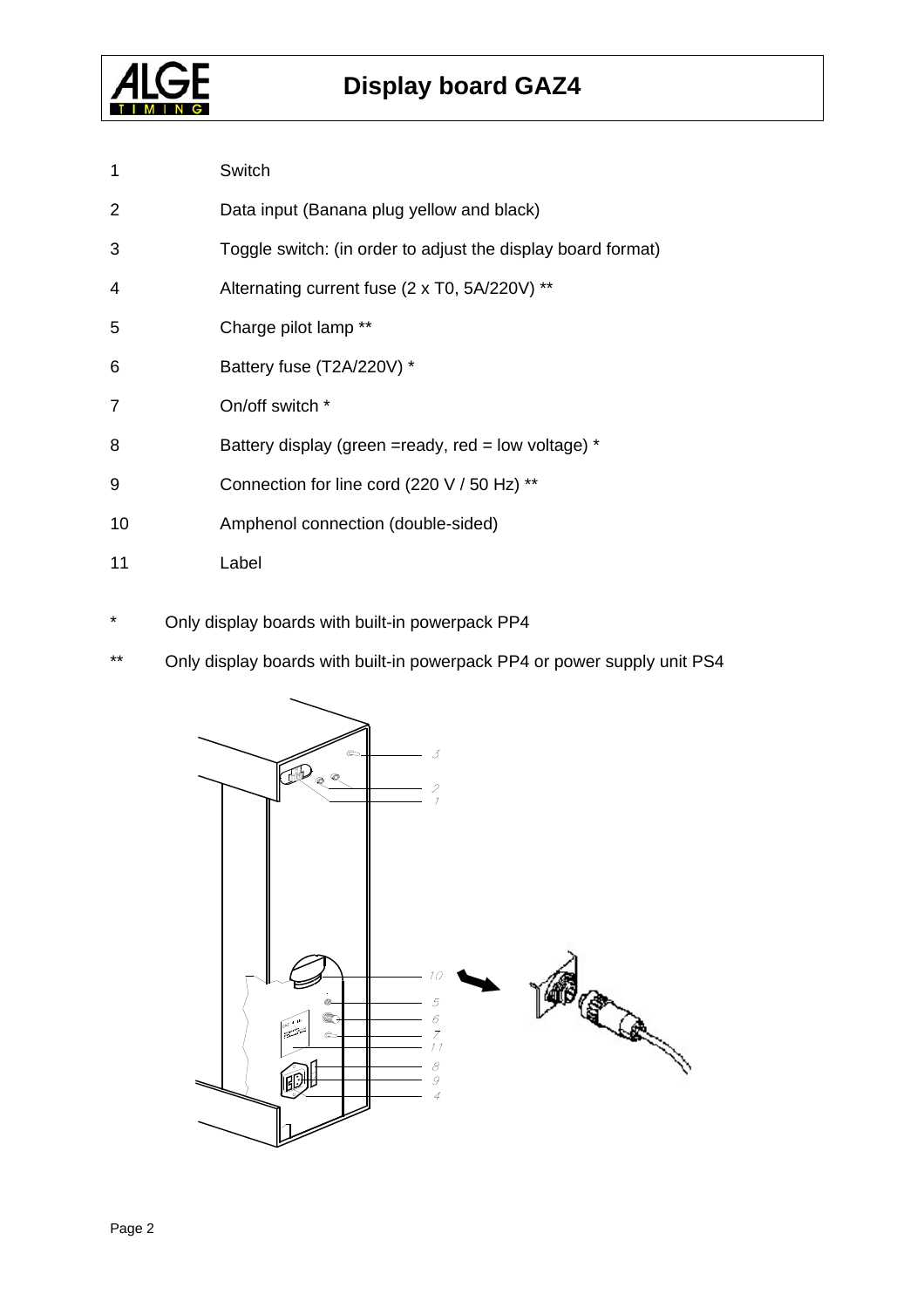

#### **Important Information**

#### **General**

Before using your ALGE-TIMING device read the complete manual carefully. It is part of the device and contains important information about installation, safety and its intended use. This manual cannot cover all conceivable applications. For further information or in case of problems that are mentioned not at all or not sufficiently detailed, please contact your **ALGE-TIMING** representative. You can find contact details on our homepage [www.alge-timing.com](http://www.alge-timing.com/)

#### **Safety**

Apart from the information of this manual all general safety and accident prevention regulations of the legislator must be taken into account.

The device must only be used by trained persons. The setting-up and installation must only be executed according to the manufacturer's data.

#### **Intended Use**

The device must only be used for its intended applications. Technical modifications and any misuse are prohibited because of the risks involved! ALGE-TIMING is not liable for damages that are caused by improper use or incorrect operation.

#### **Power supply**

The stated voltage on the type plate must correspond to voltage of the power source. Check all connections and plugs before usage. Damaged connection wires must be replaced immediately by an authorized electrician. The device must only be connected to an electric supply that has been installed by an electrician according to IEC 60364-1. Never touch the mains plug with wet hands! Never touch live parts!

#### **Cleaning**

Please clean the outside of the device only with a smooth cloth. Detergents can cause damage. Never submerge in water, never open or clean with wet cloth. The cleaning must not be carried out by hose or high-pressure (risk of short circuits or other damage).

#### **Liability Limitations**

All technical information, data and information for installation and operation correspond to the latest status at time of printing and are made in all conscience considering our past experience and knowledge. Information, pictures and description do not entitle to base any claims. The manufacturer is not liable for damage due to failure to observe the manual, improper use, incorrect repairs, technical modifications, use of unauthorized spare parts. Translations are made in all conscience. We assume no liability for translation mistakes, even if the translation is carried out by us or on our behalf.

#### **Disposal**

If a label is placed on the device showing a crossed out dustbin on wheels (see drawing), the European directive 2002/96/EG applies for this device.

Please get informed about the applicable regulations for separate collection of electrical

and electronical waste in your country and do not dispose of the old devices as household waste. Correct disposal of old equipment protects the environment and humans against negative consequences!



#### **Copyright by** ALGE-TIMING **GmbH**

All rights reserved. Any duplication, either in full or in part, requires the prior written consent of the copyright holder.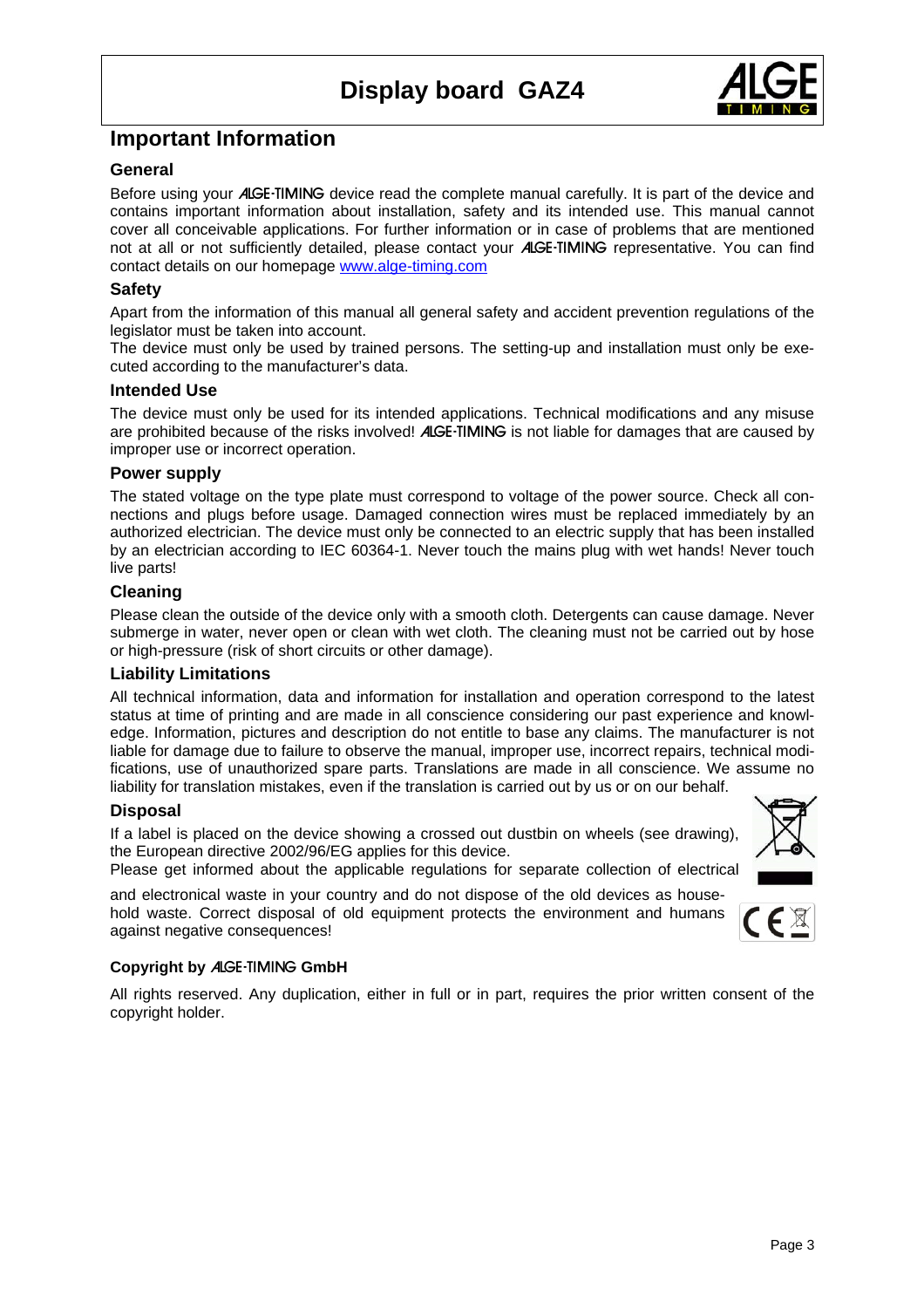

Table of content

| 2                       |  |
|-------------------------|--|
| 2.1                     |  |
| 2.2                     |  |
| $\frac{2.3}{2.3}$       |  |
| $\frac{2.4}{2.4}$       |  |
| $\overline{2.5}$        |  |
| $\overline{\mathbf{3}}$ |  |
| 3.1                     |  |
| 3.2                     |  |
|                         |  |
|                         |  |
| $\frac{3.3}{3.4}$<br>4  |  |
|                         |  |
| $\frac{4.1}{4.2}$       |  |
| 4.3                     |  |
| $\overline{5}$          |  |
| 5.1                     |  |
| 5.2                     |  |
| $\overline{6}$          |  |
| 7                       |  |
| 7.1                     |  |
| $\overline{7.2}$        |  |
| $\overline{7.3}$        |  |
| 7.4                     |  |
| $\overline{7.5}$        |  |
| 7.6                     |  |
| 7.7                     |  |
| $\frac{1}{7.8}$         |  |
| 7.9                     |  |
| 7.10                    |  |
| 7.11                    |  |
| 7.11.1                  |  |
| 8                       |  |
| 9                       |  |

Technological changes expected.

ALGE display board GAZ4 Manual: ALGE-TIMING AUSTRIA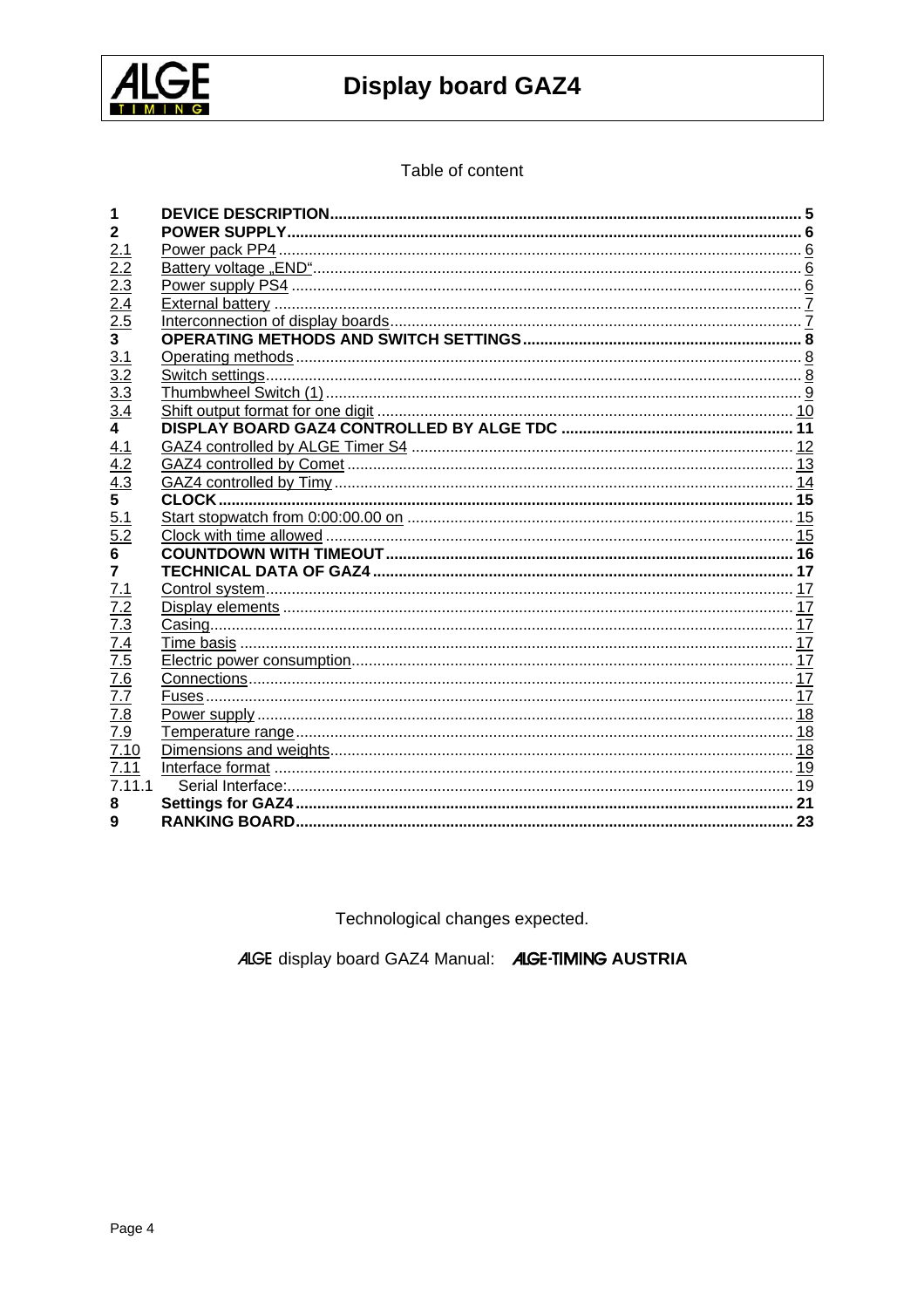

#### <span id="page-4-0"></span>**1 DEVICE DESCRIPTION**

The ALGE-display boards of the fourth generation feature state-of-the-art techniques (C-MOS, micro processor, watchdog).

In a shapely, plastic coated aluminum casing are 7-segment digits integrated to form the scoreboard. Available in 15, 25 or 45cm digit height, the digits guarantee a perfect readability.

Due to the low energy consumption, an operation with built-in rechargeable batteries is possible – on request, we built-in the PP1 into the display board.

ALGE-display boards are ideal for far viewable displays of numerical data like time, speeds, width, height, laps, valuation, weights, prices, temperatures, winning figures, exchange rates, etc...

The display board can be used as data receiver (e.g. of ALGE timing devices or of the handy-terminal ALGE Comet or Timy) or as autonomous clock.

#### **ATTENTION!!**

**If the display board is often or currently used outdoor, we recommend doing the digittest more often than by indoor usage. So you can avoid segments-dysfunction.**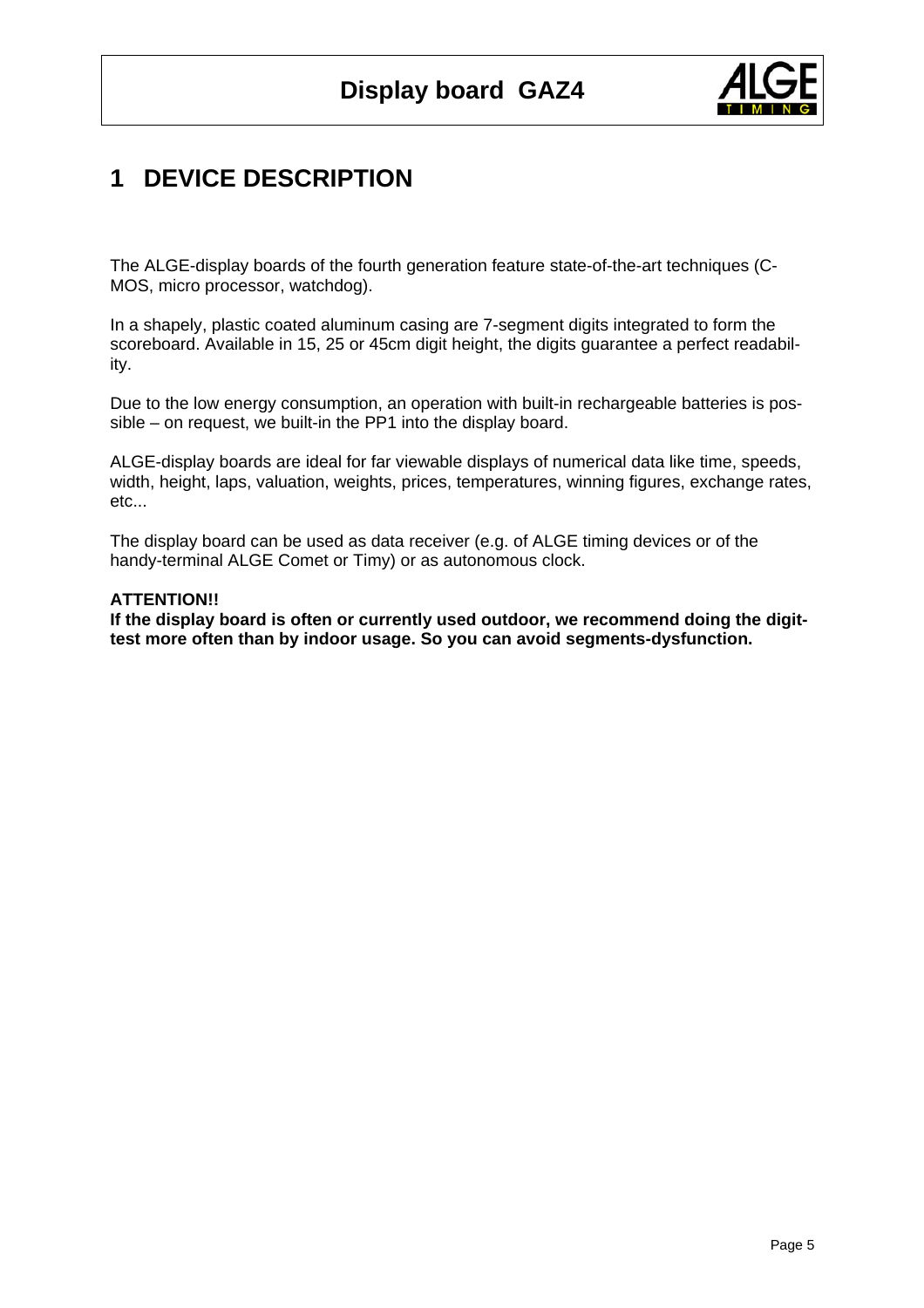<span id="page-5-0"></span>

## **2 POWER SUPPLY**

There are different possibilities for the power supply of the display board GAZ4. The power supply is carried out by power pack (PP4), power supply (PS4) or an external supply.

## *2.1 Power pack PP4*

The power pack PP4 is built-in on request. The power pack consists of a NiCd-batteries (12V, 2Ah) and a 220V, 50Hz charger. A mains operation is even possible with empty batteries!

#### **Charging of the NiCd-batteries:**

- Switch-off the display board with the switcher (7), if no operation is necessary during the charging process.
- Connect provided line cord on the right side of the GAZ (9) and on 220V Net.
- Charge pilot lamp (5) lights up.
- The charging time for full charging is approx. 14 hours (the charger is guarded by an charging protection).

#### **Operation time after full charging by regular clock:**

GAZ with 15 cm digit height: approx. 40 hours GAZ with 25 cm digit height: approx. 20 hours GAZ with 45 cm digit height: approx. 10 hours

At low temperatures, the operating time will decrease (e.g. at  $-20^{\circ}C = 20\%$  less performance).

#### **2.2 Battery voltage "END"**

If the display shows "End", it means that the battery voltage is too low. The micro processor switches off and the display board must be loaded. If you connect the display board to the net, the display board will automatically switch on.

Previous adjustments like Refresh will be stored und continue functioning.

## *2.3 Power supply PS4*

A power supply unit will be built into the display board on request. With a special plug, you can connect the display board directly to a 220V net.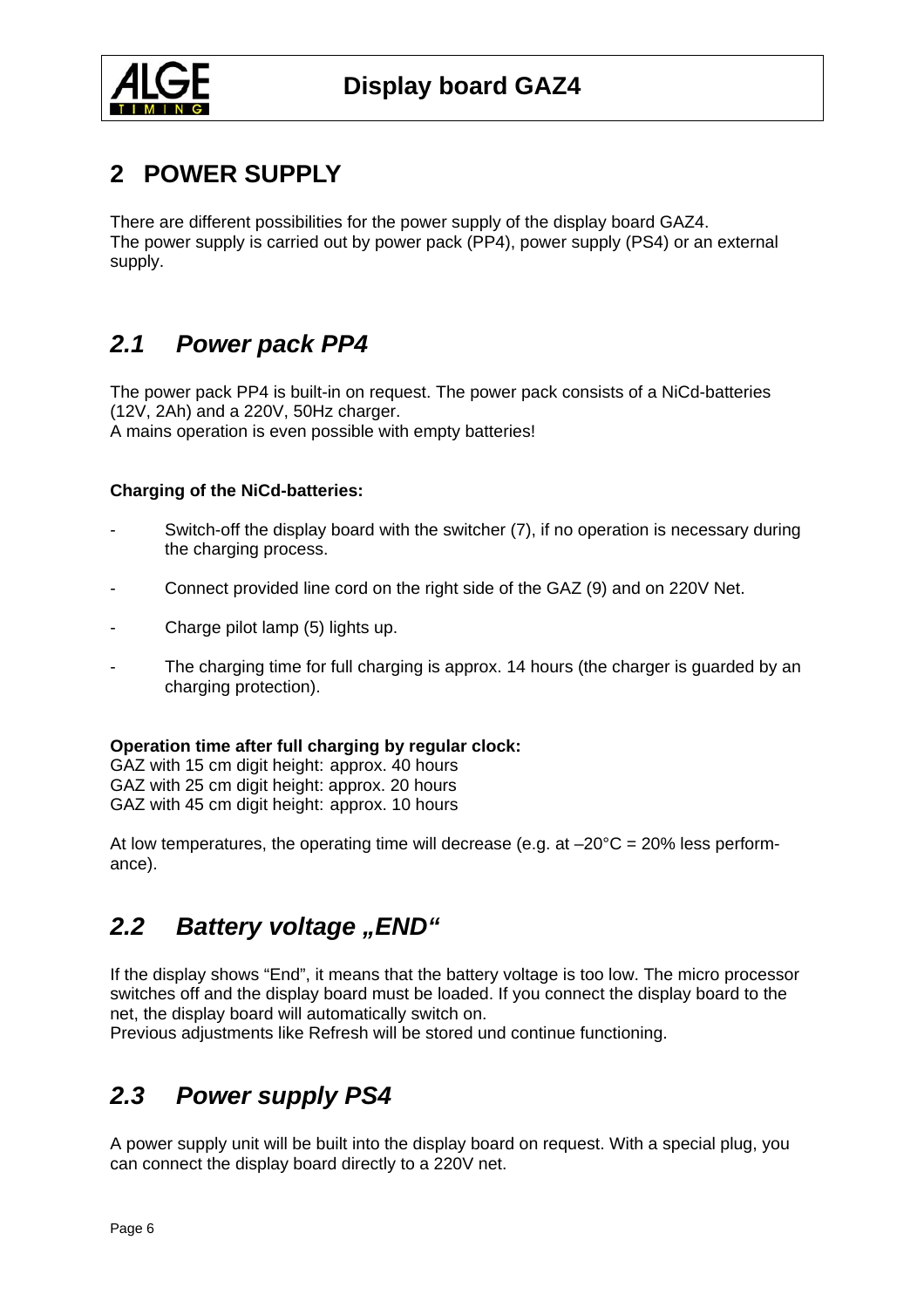

## <span id="page-6-0"></span>*2.4 External battery*

A 12V battery (car battery) with at least 2Ah must be connected to the display board. Please pay attention to the fact that the polarity of the battery clips is right [connect (+) with (+) and (- ) with (-)].



## *2.5 Interconnection of display boards*

If two display boards will be interconnected (e.g. rank/bib board and time board), only one display board should be connected to a power pack, a power supply or to a battery. Please use the cable 033-01.

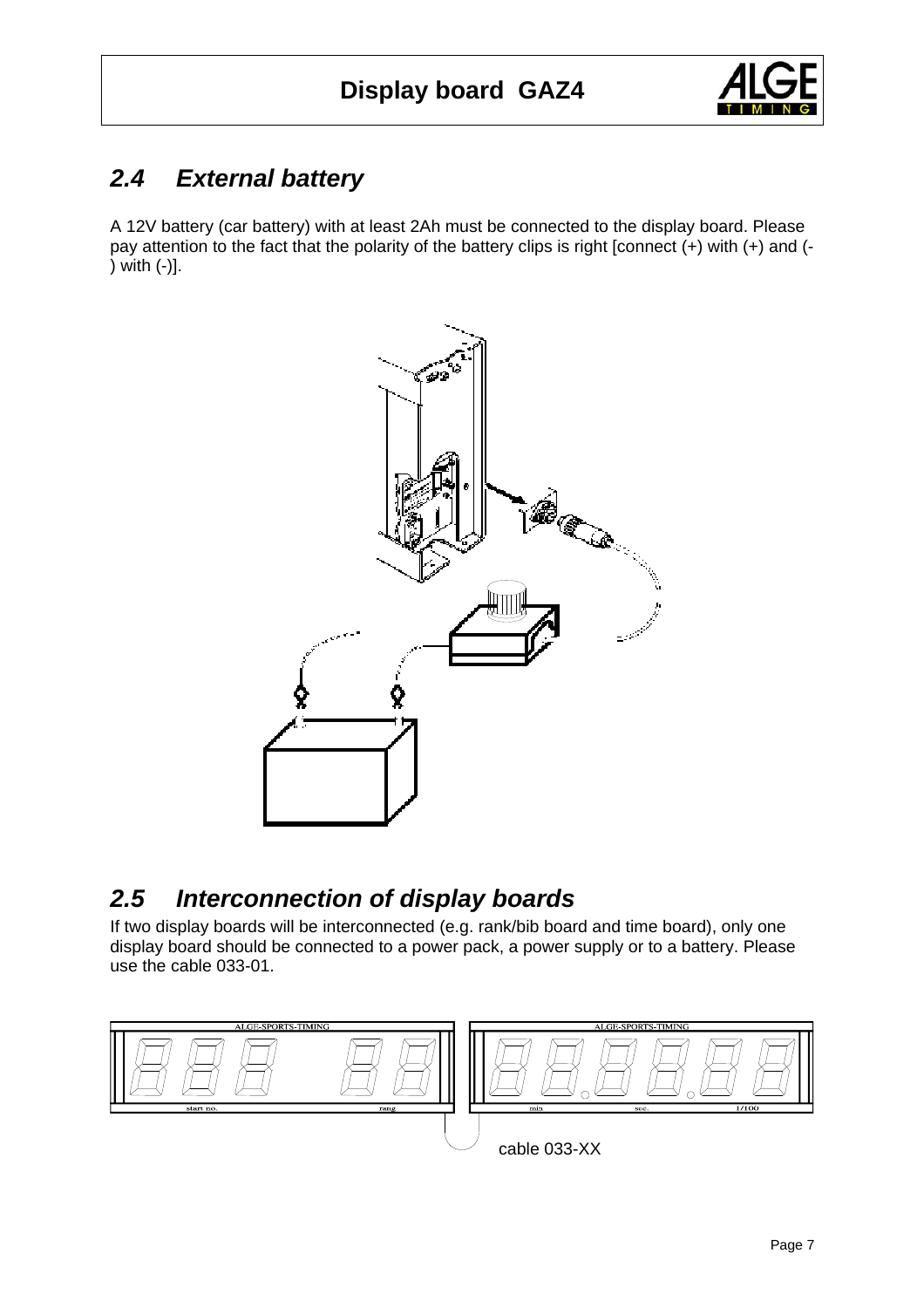<span id="page-7-0"></span>

## **3 OPERATING METHODS AND SWITCH SETTINGS**

#### *3.1 Operating methods*

The display board can be used as data receiver or as an autonomous (independent) clock.

#### **Data receiver of:**

- ALGE TdC 8001 ALGE Timy
- ALGE TdC 8000 ALGE Videotimer VT2<br>ALGE TdC 4000 ALGE Comet
- ALGE TdC 4000 -
- 
- 
- 
- ALGE Timer S4 ALGE Timer S3
- ALGE OPTIc  **ALGE Self Timer SF2**
- ALGE OPTI 1sw Computer
- 

#### **Autonomous clock:**

- Clock, counting up from 0:00.00 on
- Clock with time allowed
- Countdown with Timeout

#### *3.2 Switch settings*

The toggle switch (3) controls the output format. The above mentioned data correspond to a 6-digit standard display board.

#### **Toggle switch (3) up:**



Switch (1) at 0: display of start number (3-digit) and rank (2-digit) if ALGE TDC is connected.

Switch (1) at 13: display of start number (3-digit) and hours (2-digit) if ALGE TDC is connected.

#### **Toggle switch (3) in middle position:**



- Switch (1) at 0: display of time in minutes, seconds, tenth and hundredth
- Switch (1) at 13: display of time in minutes (1-digit), seconds, hundredth seconds.

#### **Toggle switch (3) down:**



Switch  $(1)$  at 0: display of time in seconds, minutes and seconds. Switch (1) at 13: display of time in hours (1-digit), minutes, seconds and tenth.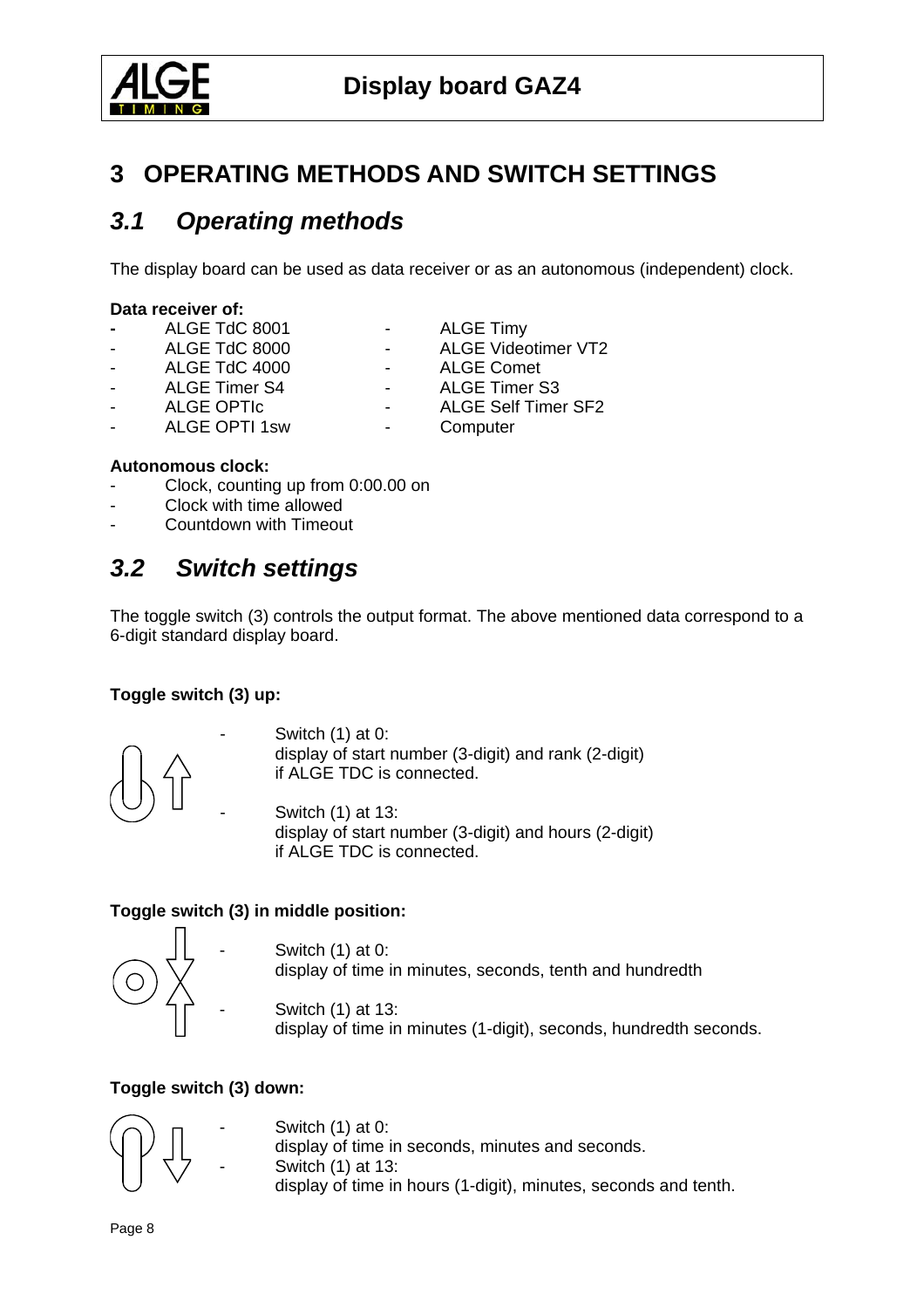

## <span id="page-8-0"></span>*3.3 Thumbwheel Switch (1)*

That switch (1) has 16 different types of settings. Used as data receiver, you will work in position 0 or 13 (all outputs will be shifted for one position to the left side.) The functions for the autonomous clock will be active in position 14 and 15

| Switch                                                                |                                                                                                                                                                                                                                                                                                              |                                             |                                                                                                                                                                                                                                                                                                                             |                                                                    |  |  |  |  |  |  |
|-----------------------------------------------------------------------|--------------------------------------------------------------------------------------------------------------------------------------------------------------------------------------------------------------------------------------------------------------------------------------------------------------|---------------------------------------------|-----------------------------------------------------------------------------------------------------------------------------------------------------------------------------------------------------------------------------------------------------------------------------------------------------------------------------|--------------------------------------------------------------------|--|--|--|--|--|--|
|                                                                       | 0<br>11<br>12<br>13<br>14<br>15                                                                                                                                                                                                                                                                              | $1 - 10$                                    | Standard<br><b>GAZ</b> address<br><b>Test</b><br>Refresh<br>Shift left<br>Count down<br><b>Clock</b>                                                                                                                                                                                                                        |                                                                    |  |  |  |  |  |  |
| <b>STANDARD 0</b>                                                     | If the GAZ works as data receiver of ALGE TdC, Timer S3,<br>Comet Commander or Timy, the switch will be set to position 0.                                                                                                                                                                                   |                                             |                                                                                                                                                                                                                                                                                                                             |                                                                    |  |  |  |  |  |  |
| GAZ ADDRESS 1-10                                                      | Settings 1 to 10 are used for addressing at operations with<br>ALGE SelfTimer or interconnected display boards.                                                                                                                                                                                              |                                             |                                                                                                                                                                                                                                                                                                                             |                                                                    |  |  |  |  |  |  |
| <b>TEST 11</b>                                                        | ferent kinds of testing programs.                                                                                                                                                                                                                                                                            |                                             | Setting 11 contains a test program, with which you can proof                                                                                                                                                                                                                                                                | every single digit. With the toggle switch (3) you can chose dif-  |  |  |  |  |  |  |
| Test switch and sig-<br>nal input DL  short-<br>circuited.<br>DH Open |                                                                                                                                                                                                                                                                                                              | All digits will<br>count up, one<br>by one. |                                                                                                                                                                                                                                                                                                                             | All digits change<br>between the dis-<br>play of 8888 and<br>blank |  |  |  |  |  |  |
| <b>REFRESH 12</b>                                                     | rectly, due to vibrations of the car.<br>just the shift switch to the requested position.                                                                                                                                                                                                                    |                                             | Setting 12 is responsible for the refresh. The refresh causes<br>that the GAZ will write all figures new every 10 seconds.<br>This feature is used for GAZ e.g. mounted on a car-top.<br>There it may happen, that the figures will not be written cor-<br>After switching-on of Refresh, the display will show "r on". Ad- |                                                                    |  |  |  |  |  |  |
| <b>SHIFT 13</b>                                                       | Setting 13 shifts all digits for one position to the left side.<br>Apart from that, it has the same function as setting 0.<br>Shift is necessary if tenth or thousandth seconds must be<br>shown at the last digit of the display board (e.g. car sports,<br>speed skating, cross country skiing, skeleton ) |                                             |                                                                                                                                                                                                                                                                                                                             |                                                                    |  |  |  |  |  |  |
| <b>COUNT DOWN 14</b>                                                  | chapter 6).                                                                                                                                                                                                                                                                                                  |                                             | Setting 14 is responsible for the Count-Down operation (see                                                                                                                                                                                                                                                                 |                                                                    |  |  |  |  |  |  |
| <b>CLOCK 15</b>                                                       |                                                                                                                                                                                                                                                                                                              |                                             |                                                                                                                                                                                                                                                                                                                             |                                                                    |  |  |  |  |  |  |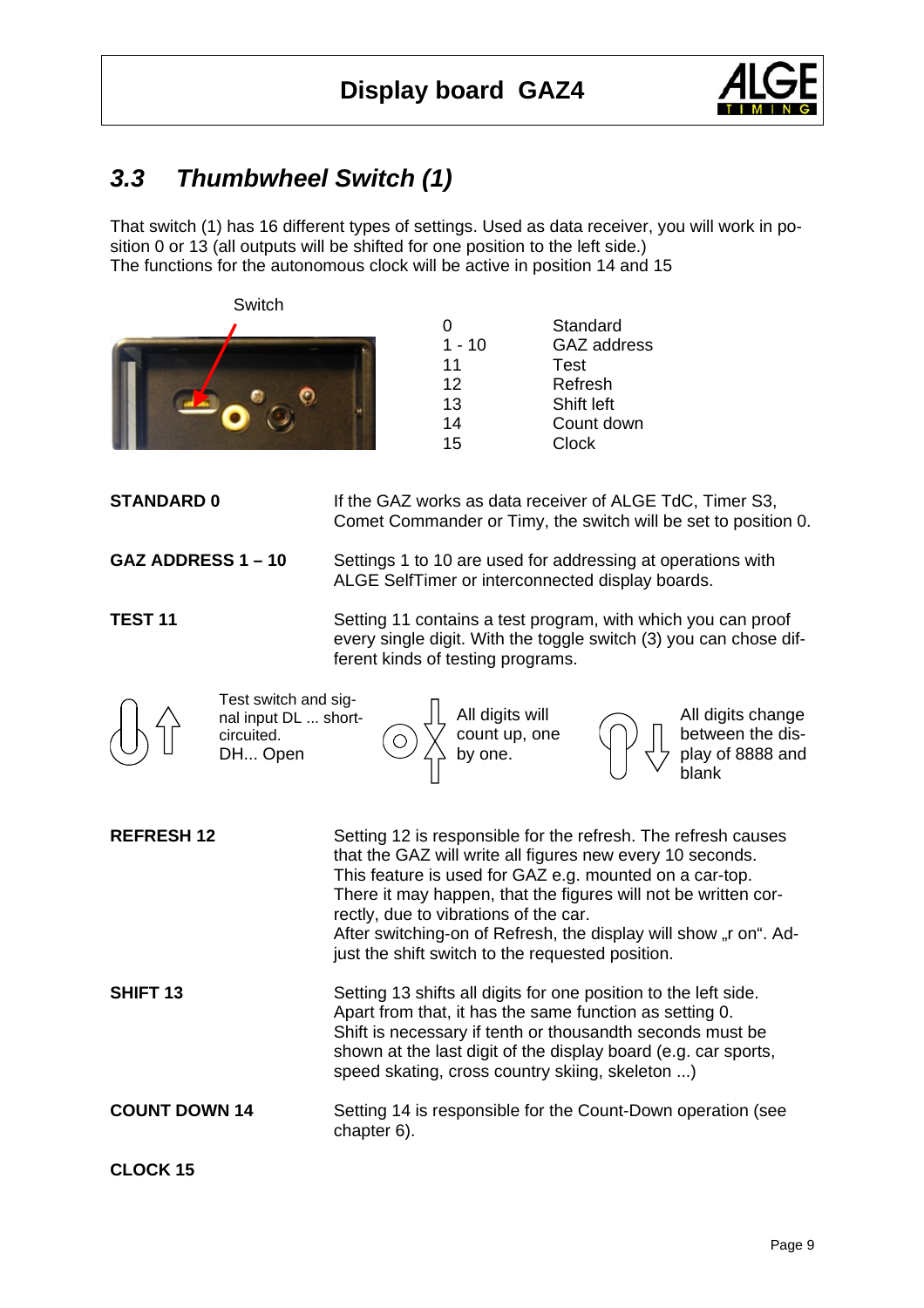<span id="page-9-0"></span>

## *3.4 Shift output format for one digit*

It is possible to shift the output format of the GAZ for one digit to the left side. Set the switch (1) to position 13. This is required for sports, where tenth or thousandth seconds must be show (e.g. motor sports, speed skating, and skeleton)

| <b>Digit</b><br>6 | <b>Digit</b><br>5 | <b>Digit</b><br>4 | <b>Digit</b><br>3 | <b>Digit</b><br>$\mathbf{2}$ | <b>Digit</b><br>1 |       | Schalterstellung Schalterstellung des<br>des Kippschalters Daumenradschalters |
|-------------------|-------------------|-------------------|-------------------|------------------------------|-------------------|-------|-------------------------------------------------------------------------------|
| Nh                | <b>Nz</b>         | <b>Ne</b>         |                   | <b>Rz</b>                    | Re                | oben  | 0                                                                             |
| M                 | M                 | S                 | S                 | Z                            | h                 | mitte | 0                                                                             |
| H                 | H                 | M                 | M                 | S                            | S                 | unten | 0                                                                             |
| Nh                | <b>Nz</b>         | <b>Ne</b>         |                   | H                            | Н                 | oben  | 13                                                                            |
| M                 | S                 | S                 | Z                 | h                            | t                 | mitte | 13                                                                            |
| H                 | M                 | M                 | S                 | S                            | Z                 | unten | 13                                                                            |

- Nh Start number (hundredth-digit)
- Nz Start number (tenth-digit)
- Ne Start number (1-digit)
- Rz Rank (tenth-digit)
- Re Rank (1-digit)
- H Hour
- M Minute<br>S Second
- **Second**
- z 1/10 Seconds
- h 1/100 Seconds
- t 1/1000 Seconds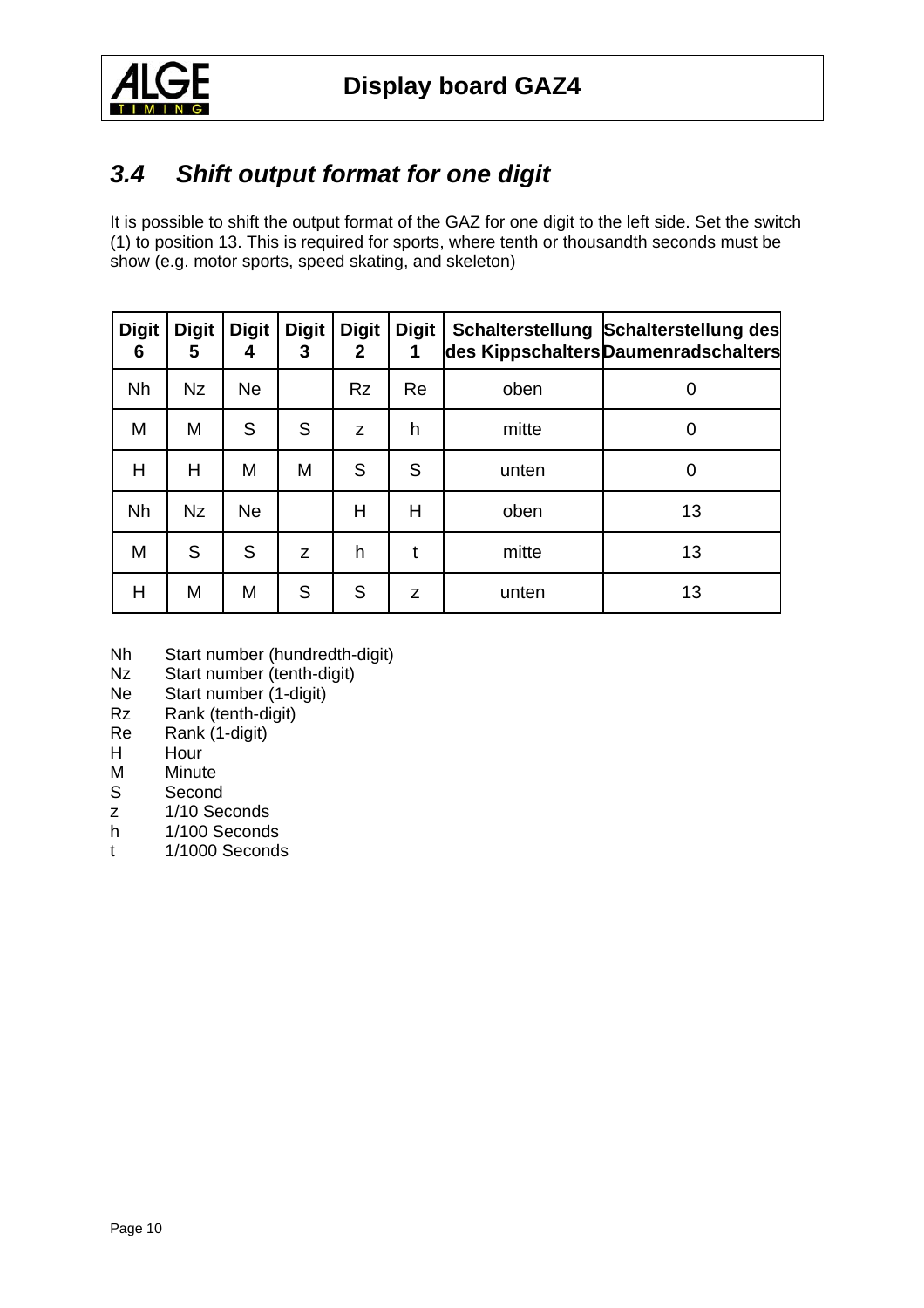

#### <span id="page-10-0"></span>**4 DISPLAY BOARD GAZ4 CONTROLLED BY** ALGE **TDC**

- Connect data line 010-10 to ALGE TdC and attach the GAZ (2) with the aid of a 2 wired cable. Pay attention to the polarity of the GAZ-plugs (2), black banana plug to black socket and yellow banana plug to yellow socket.
- Place switch  $(1)$  at  $.0$  or  $.13$ ".
- Adjust requested display configurations with toggle switch (3) (see point 4).

 Start number / rank Minutes, seconds, hundredth, (thousandth) Hours, minutes, seconds (tenth)

• Switch-on/off the power supply

With aid of toggle switch (7) when GAZ includes an integrated power pack.

When display board has no power pack, with external supply as described in chapter 2. Power supply (e.g. external 12V battery).

- The display board signalizes the program version and enclosed with display of ..ALGE "the operational readiness.
- Switch-on ALGE TdC 4000, display board switches to "blank".
- Arrange program pre-selection at ALGE TDC8000 and begin with the timing. As soon as the display of the ALGE TDC8000 shows a running time, the GAZ will also show it (otherwise twist the connection plug at ALGE TDC4000 for 180° degrees).



Alternatively, you can also connect the GAZ to the ALGE TDC8000 with a banana plug cable (e.g. 000-10) directly to the banana plugs rightmost at the TDC.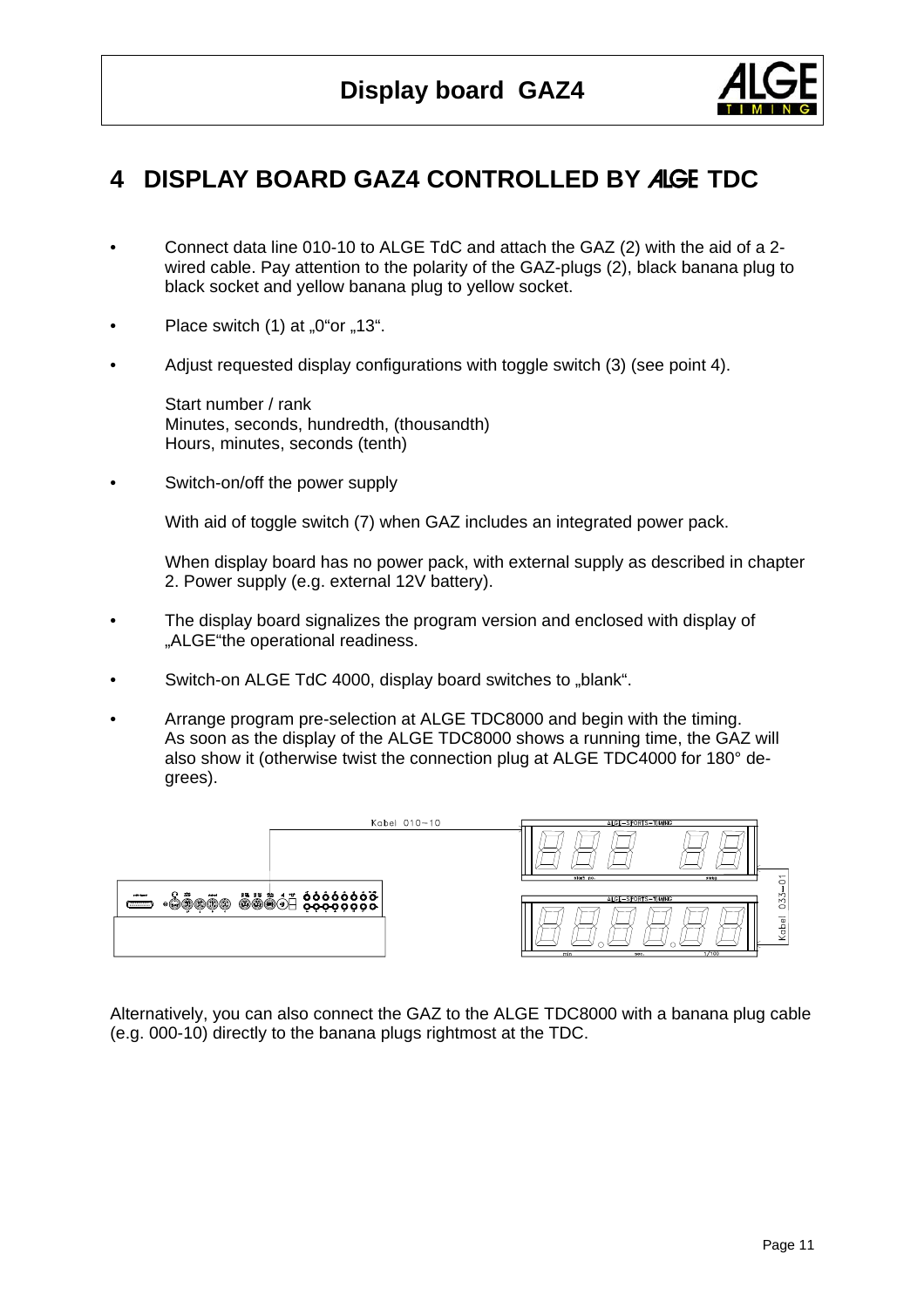<span id="page-11-0"></span>

#### *4.1 GAZ4 controlled by* ALGE *Timer S4*

- Connect data line 010-10 to Timer S4 and attach the GAZ (2) at the bananaconnectors. Pay attention to the polarity of the GAZ-plugs (2), black banana plug to black socket and yellow banana plug to yellow socket.
- Place switch  $(1)$  at  $.0$  or  $.13$ ".
- Adjust requested display configurations with toggle switch (3) (see point 4).

 Minutes, seconds, hundredth, (thousandth) Hours, minutes, seconds (tenth)

Switch-on/off the power supply

With aid of toggle switch (7) when GAZ includes an integrated power pack.

When display board has no power pack, with external supply as described in chapter 2. Power supply (e.g. external 12V battery).

- The display board signalizes the program version and enclosed with display of "ALGE"the operational readiness.
- Select requested program of Timer S4, display board shows "blank".
- Start with the timing. As soon as the display of the ALGE Timer S4 shows a running time, the GAZ will also show it.



Cable 010-10 from ALGE Timer S4 to the display board can be lengthened with a 2-wired cable (for approx. 1km). You can also use ALGE cable reels KT300 (300m) or KT500 (500m) as extension.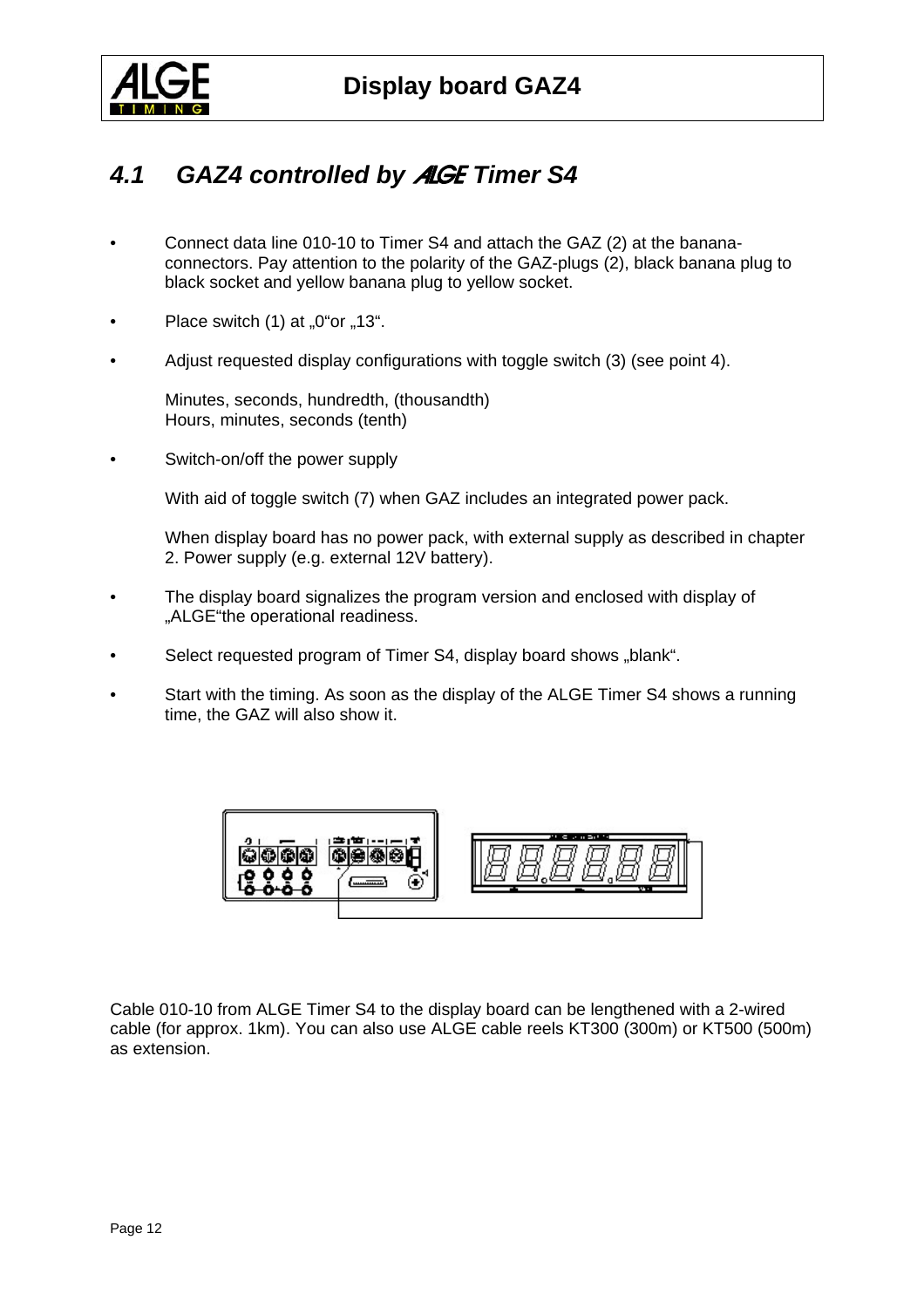

#### <span id="page-12-0"></span>*4.2 GAZ4 controlled by Comet*

- Connect data line 030-10 or 060-10 to ALGE Comet and GAZ.
- Place switch  $(1)$  at  $.0$ ".
- Toggle switch (3) must be in middle position.
- Switch-on/off the power supply

With aid of toggle switch (7) when GAZ includes an integrated power pack.

When display board has no power pack, with external supply as described in chapter 2. Power supply (e.g. external 12V battery).

- The display board signalizes the program version and enclosed with display of "ALGE"the operational readiness.
- Switch-on ALGE Comet (e.g. program Commander), GAZ4 is ready for receiving.



Cable 030-10 is a 3-wired cable, which supplies the ALGE Comet from the display board.

Cable 060-10 is a 2-wired cable, which is particularly used in connection with cable reels KT300 or KT500. With these cables, ALGE Comet is not supplied from the display board.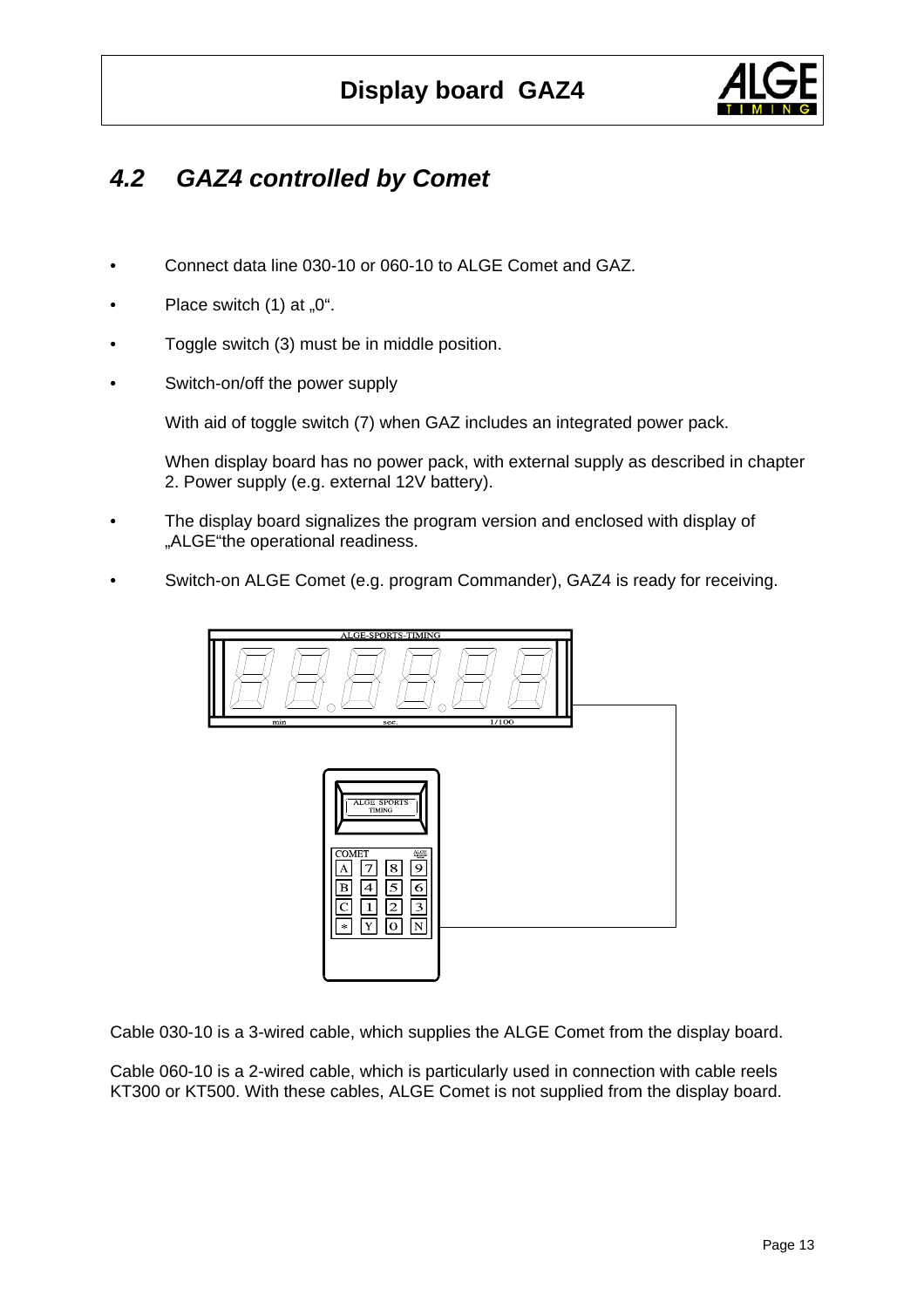<span id="page-13-0"></span>

## *4.3 GAZ4 controlled by Timy*

- Connect data line 037-10 or 206-10 to ALGE Timy and GAZ.
- Place switch  $(1)$  at  $.0$ ".
- Toggle switch (3) must be in middle position.
- Switch-on/off the power supply

With aid of toggle switch (7) when GAZ includes an integrated power pack.

When display board has no power pack, with external supply as described in chapter 2. Power supply (e.g. external 12V battery).

- The display board signalizes the program version and enclosed with display of "ALGE"the operational readiness.
- Switch-on Timy (e.g. program Stopwatch) and select the requested program.GAZ4 is ready.



Cable 206-10 is a 3-wired cable, which supplies Timy from the display board.

Cable 037-10 is a 2-wired cable, which is particularly used in connection with cable reels KT300 or KT500. With these cables, ALGE Timy is not supplied from the display board.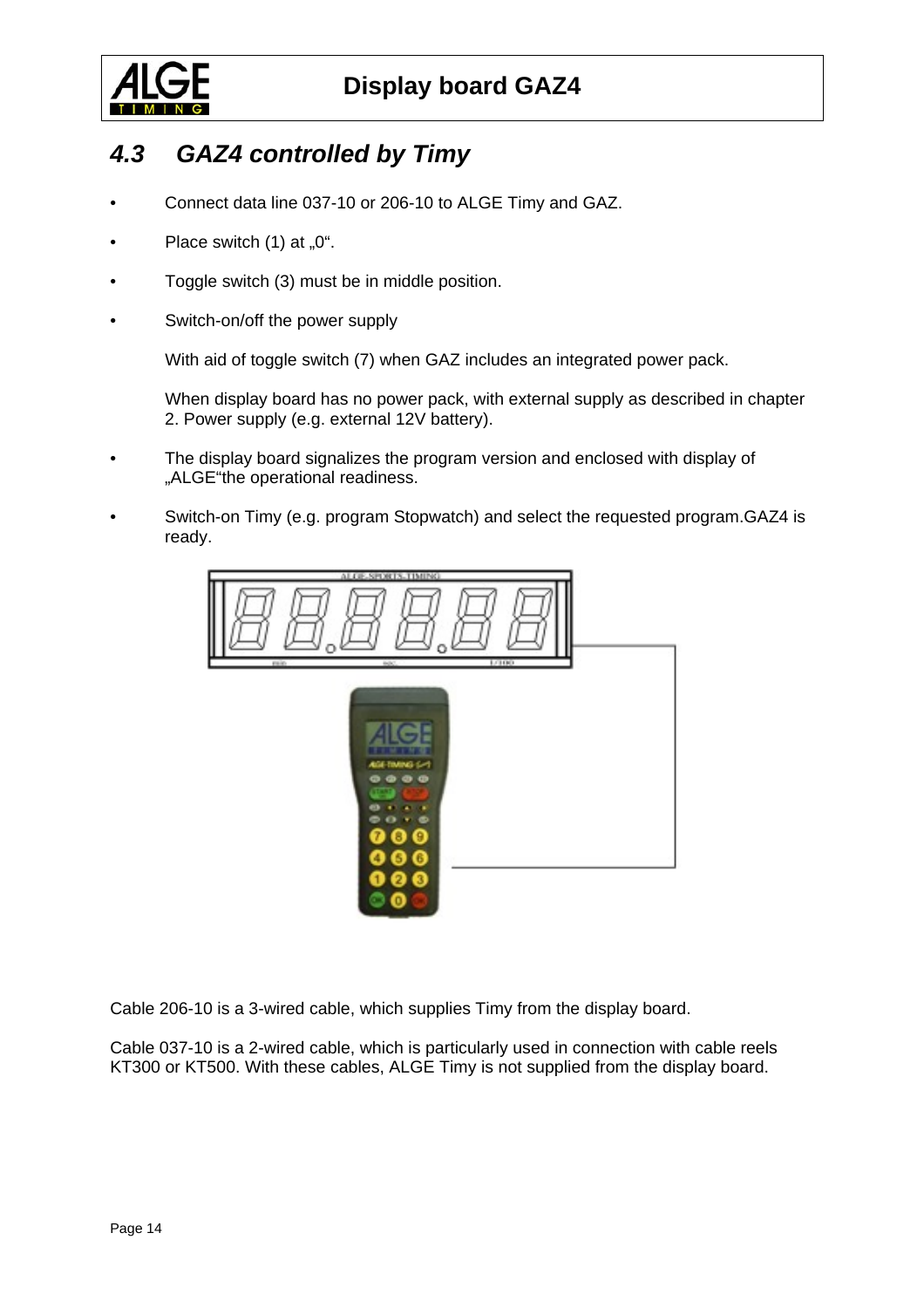

## <span id="page-14-0"></span>**5 CLOCK**

#### *5.1 Start stopwatch from 0:00:00.00 on*

- Place switch at position 15.
- Put shift switch in middle position or push it down.
- Connect hand switch 023-02 to GAZ4 banana plugs (2).
- Switch-on GAZ and wait until it shows 0:00.00.
- Push hand switch shortly, clock starts.
- Afresh pushing of the hand switch stops the clock (intermediate time).
- By pushing the hand switch continues the clock running.
- Reset the clock to 0:00.00 by pushing the hand switch, until "ALGE"appears.

#### *5.2 Clock with time allowed*

- Place switch at position 15.
- Put shift switch in middle position or push it down.
- Connect hand switch 023-02 to GAZ4.
- Switch-on GAZ.
- If 0:00.00 appears, press hand switch until the front two digits appears.
- By shortly pressing of the hand switch you can now adjust the hours, minutes or second-digits (depending on setting of shift switch (3) and digits of the display board.)
- If you have indicated the right quantity of hours (max. 24 hours), of minutes (max. 60 minutes) or of seconds (max. 60 seconds), maintain to press the push button (don't let loose!) until the next two digits appears for adjusting or the indicated time of day is shown.
- If the time of day is displayed (all digits will be shown), you can start the time by shortly pressing the push button.
- By afresh pressing of the hand switch the time will stop, after the next impulse the clock will continue to run like after an intermediate time.
- A RESET you can achieve by longer pressing of the hand switch. Now you can adjust the clock as in the beginning.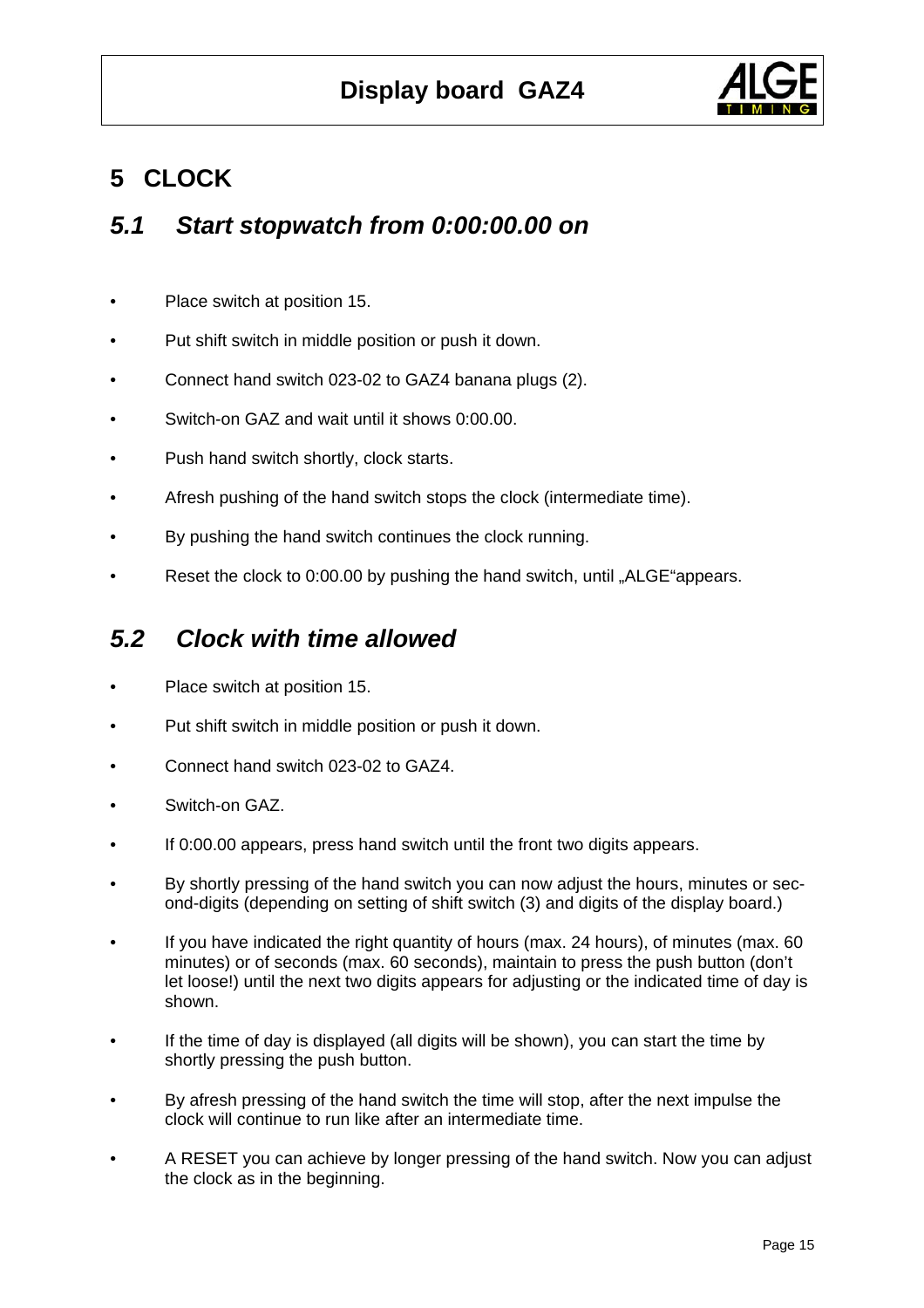<span id="page-15-0"></span>

#### **6 COUNTDOWN WITH TIMEOUT**

As countdown time, you can maximum indicate 99 hours, 59 minutes and 59 seconds. The count-down starts at the pre-adjusted time and ends at zero.

- Place switch (1) at position 14.
- Put shift switch in middle position or push it down.
- Connect hand switch 023-02 to GAZ4 banana plugs (2).
- Switch-on GAZ (7).
- If 0:00.00 appears, press hand switch until the front two digits appears.
- By shortly pressing of the hand switch you can now adjust the hours, minutes or second-digits (depending on setting of shift switch (3) and digits of the display board.)
- If you have indicated the two first digits, maintain to press the push button (don't let loose!) until the next two digits appears for adjusting or the indicated time of day is shown.
- Now you can start the countdown by shortly pressing of the push button.
- If the countdown reaches 0:00.00, the display will pause for three seconds. Afterwards hat return to the pre-adjusted countdown value.
- The countdown can be started new by pressing the push button.
- If the display board should be reset to the pre-adjusted time while the countdown runs, press the push button until the display board shows "ALGE". If you let loose, the display board will change back to the pre-adjusted time.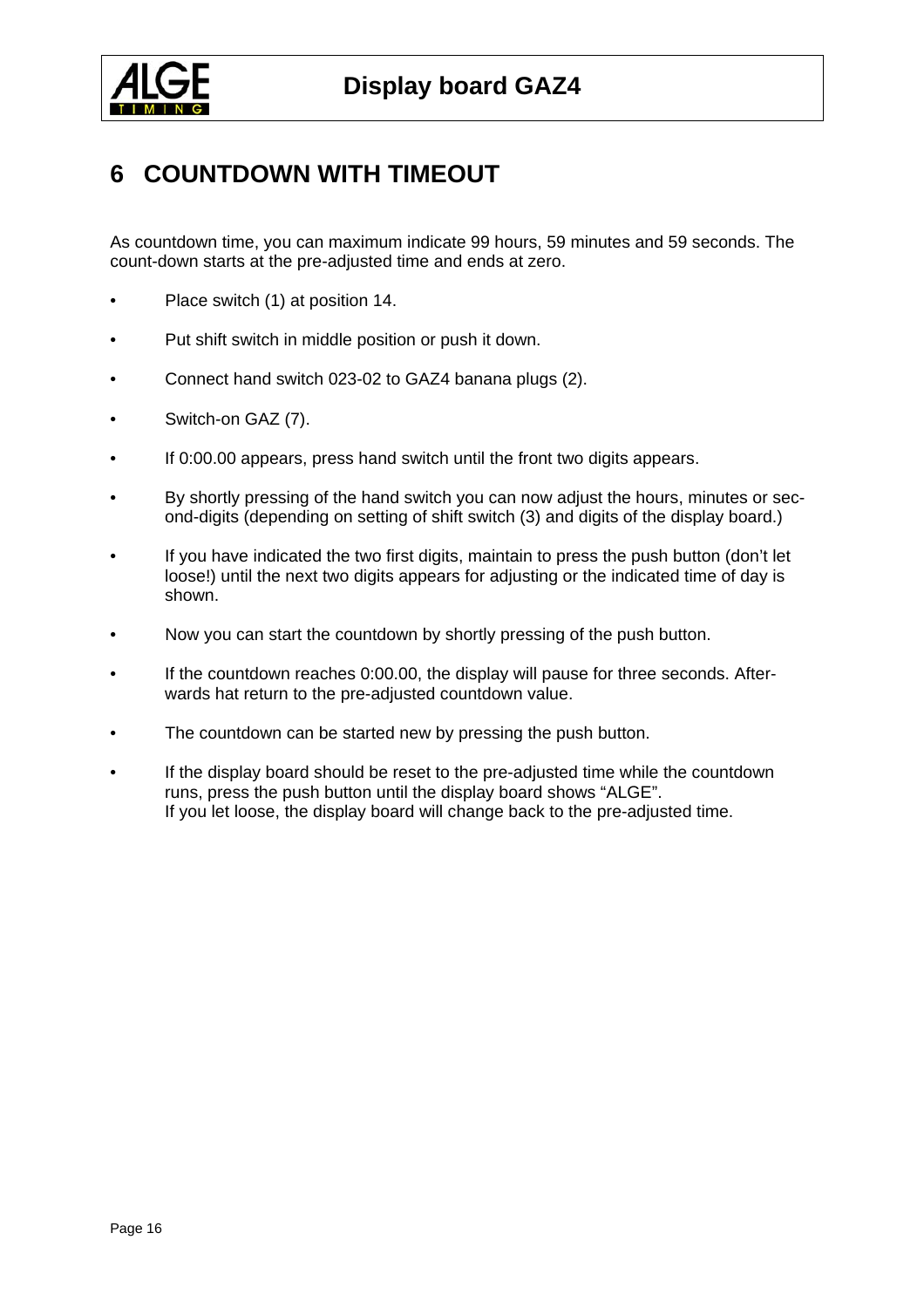

## <span id="page-16-0"></span>**7 TECHNICAL DATA OF GAZ4**

## *7.1 Control system*

State-of-the-art micro processor technology (80C31) in CMOS-techniques.

## *7.2 Display elements*

Bistable 7-segment digits, yellow on black ground, minor electric power consumption, best readability, great operating safety

## *7.3 Casing*

Aluminum casing, plastics coated (black) with plexi cover, for outdoor usage designed.

## *7.4 Time basis*

Quartz oscillator with 9.2160 MHz.

#### *7.5 Electric power consumption*

Standby Current: 10 mA

Surge current per segment in operating moment (every second at running clock).

| Digit height | <b>Surge current</b> | <b>Impuls</b><br>duration |
|--------------|----------------------|---------------------------|
| 150          | 123                  | 120                       |
| 250          | 360                  | 120                       |
| 450          | 360                  | 150                       |

#### *7.6 Connections*

Two Amphenol plugs (left and right on every side of the display board)



1 +11 to 20 Volt 2 0 Volt 3 no connection E Data

Two data plugs: o Data line (RXD) yellow

o mass black

## *7.7 Fuses*

2 x T 0, 5 A / 220 V altering current fuse 1 x T 2 A / 220 V battery fuse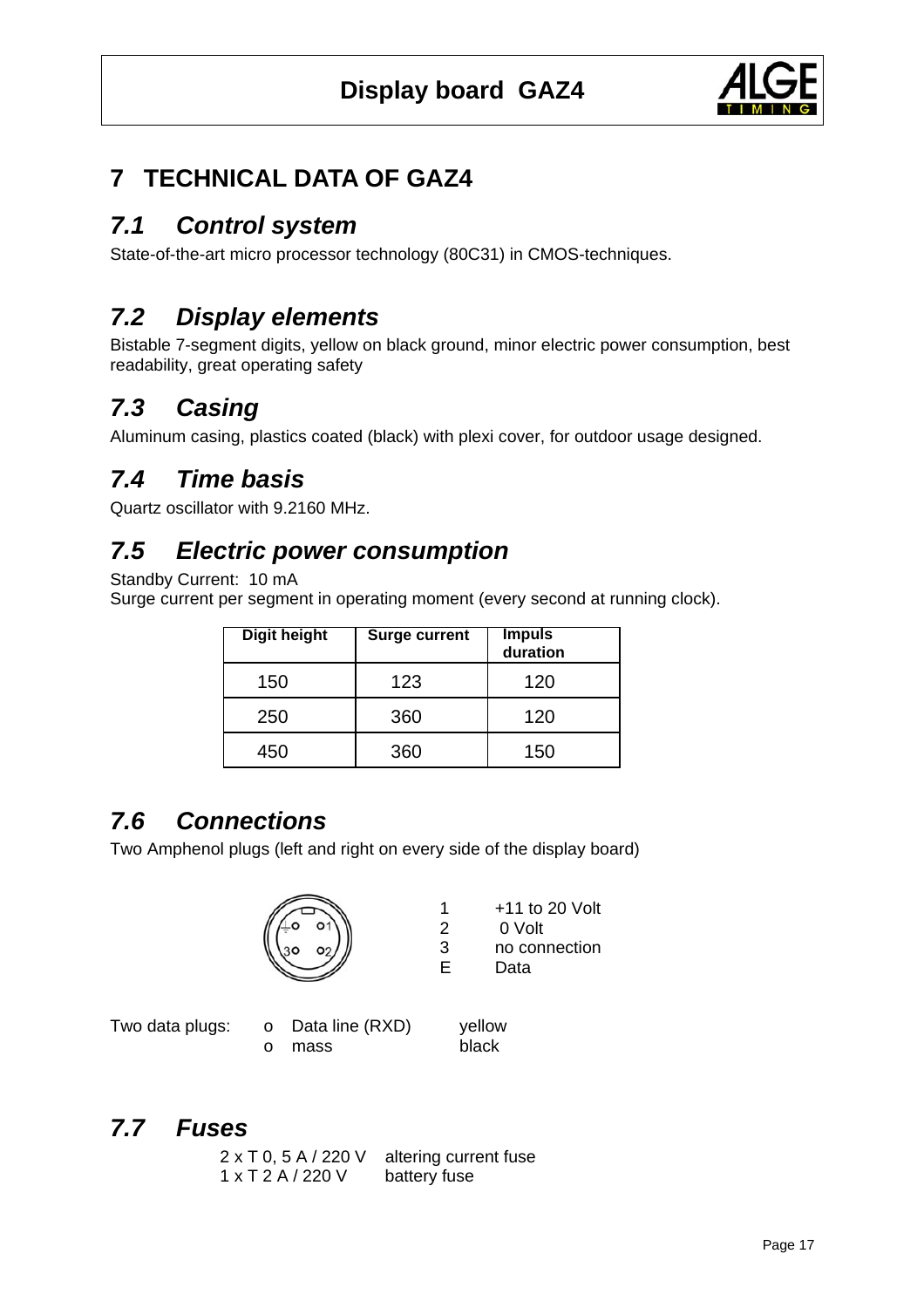<span id="page-17-0"></span>

## *7.8 Power supply*

- external: 11 20 V DC, 2 A
- On request with integrated power pack PP4 (rechargeables and charger for mains supply are built-in). *Rechargeable Battery:* NiCad batteries *Capacity:* 2.2 Ah / 12 V *Charging time:* 14 hours *Operating duration:* approx. 20 hours (25 cm digit height) *Charging connection:* 230 V or 110 V (built-in high voltage protection)
- On request with integrated power supply PS4 (built-in charger). *Mains supply:* 230 V or 110 V

## *7.9 Temperature range*

-25 to 50°C

#### *7.10 Dimensions and weights*



| Typ      | kg | A<br>(mm | B<br>(mm) | С<br>(mm) | D<br>(mm) | Depth<br>(mm) | Readability<br>appx. m | Operation time<br>appx. h* |
|----------|----|----------|-----------|-----------|-----------|---------------|------------------------|----------------------------|
| GAZ4 515 | 12 | 290      | 956       | 556       | 375       | 100           | 75                     | 60                         |
| GAZ4 615 | 13 | 290      | 956       | 556       | 375       | 100           | 75                     | 60                         |
| GAZ4 525 | 20 | 393      | 1493      | 1093      | 480       | 100           | 125                    | 20                         |
| GAZ4 625 | 21 | 393      | 1493      | 1093      | 480       | 100           | 125                    | 20                         |
| GAZ4 545 | 45 | 664      | 2490      | 2090      | 738       | 120           | 225                    | 11                         |
| GAZ4 645 | 48 | 664      | 2490      | 2090      | 738       | 120           | 225                    | 11                         |

\* At temperatures below  $0^{\circ}$ C, the operating duration decreases (at  $-20^{\circ}$ C = approx. 20%)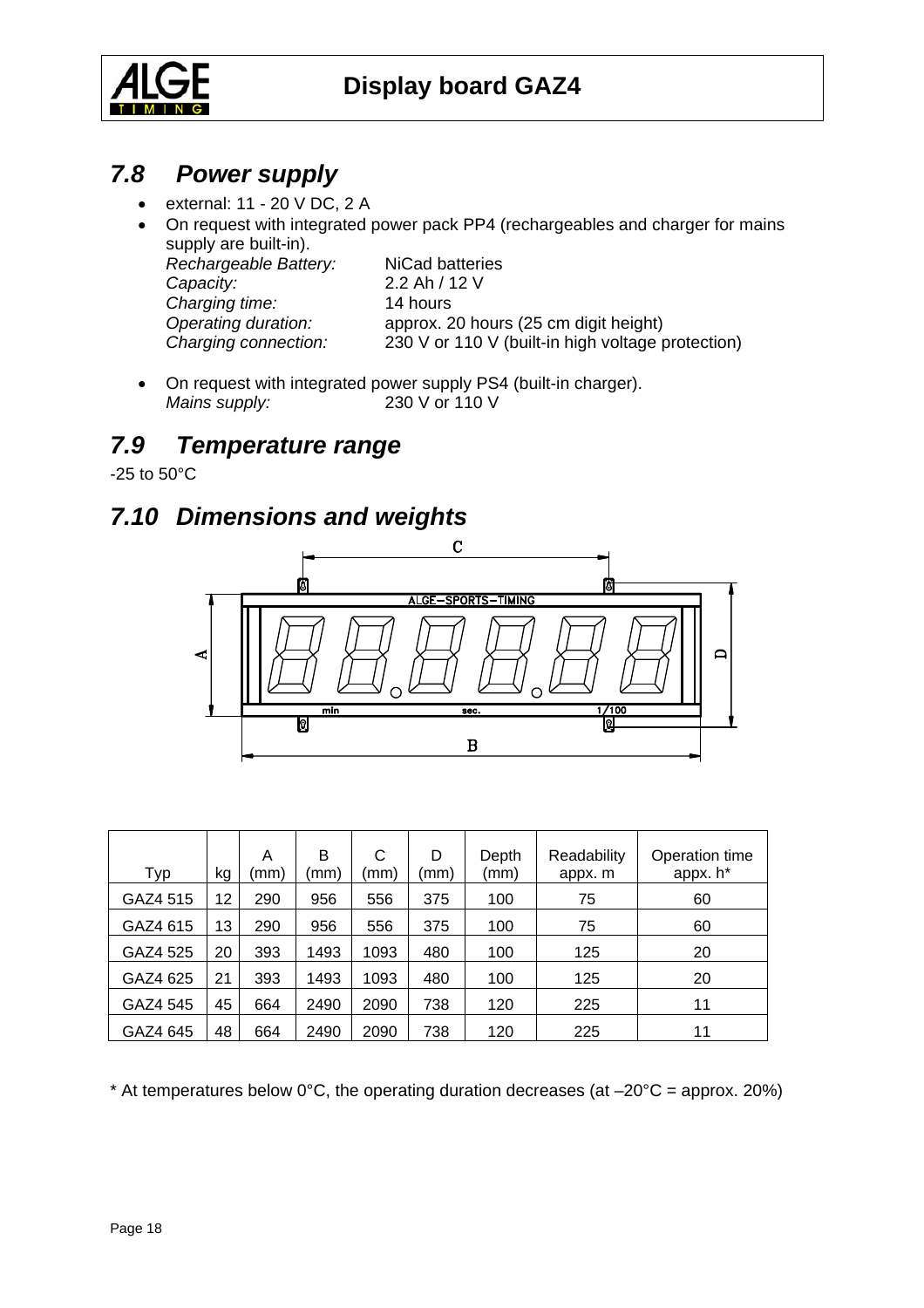

#### <span id="page-18-0"></span>*7.11 Interface format*

#### **7.11.1 Serial Interface:**

Signal compatible with RS232C Interface, serial, no handshake operation.

#### **7.11.1.1 Standard Settings**

2400 Baud 1 Startbit 8 Data ASCII-Bit 1 Stopbit No Paritybit

#### **7.11.1.2 Interface protocol**

On the following side are the protocols indicated, which can be sent of the ALGE timing devices to the display boards.

- Identifier for interconnected display board A to J ( $A =$  board 1, B = board 2,
- $C =$  board 3...  $J =$  board 10)
- Nt Start number (thousandth-digit)
- Nh Start number (hundredth-digit)
- Nz Start number (tenth-digit)
- Ne Start number (1-digit)
- H Hours
- M Minutes<br>S Seconds **Seconds**
- 
- z 1/10 Seconds h 1/100 Seconds
- t 1/1000 Seconds
- Rz Rank (tenth-digit)
- Re Rank (1-digit)
- X Carriage Return (0D Hex.) or Line Feed (0A Hex.) and Carriage Return (0D Hex.)
- . Identifier for running time if dot on fourth digit.
- A ALGE TdC 4000: Identifier for intermediate time 1 (at fourth digit)
- B ALGE TdC 4000: Identifier for intermediate time 2 (at fourth digit)
- C ALGE TdC 4000: Identifier for ending time (at fourth digit)
- D ALGE TdC 4000: Identifier for total time (at fourth digit)
- K Comet: 1 = Start channel,  $2 =$  Start channel,  $4 =$  Stop channel or  $8 =$  Stop channel<br>Tc Timer identification at the Comet (Timer A or B)
- Timer identification at the Comet (Timer A or B)
- Tt Timer S4 Split and 3-Parcours: Identification Parcours A, B or C
- Pr Identification for Timer S4 Parcours<br>PZ Timer S4 Show Jumping: fault point
- PZ Timer S4 Show Jumping: fault points (tenth-digit)<br>PE Timer S4 Show Jumping: fault points (1-digit)
- Timer S4 Show Jumping: fault points (1-digit)
- Pz Timer S4 Show Jumping: fault points (1/10 points)<br>Ph Timer S4 Show Jumping: fault points (1/100 points
- Timer S4 Show Jumping: fault points (1/100 points)
- #h Timer S4 18-Channel-Timer: continuously number (hundredth-digit)
- #z Timer S4 18-Channel-Timer: continuously number (tenth-digit)
- #e Timer S4 18-Channel-Timer: continuously number (1-digit)
- Timer S4 Parallel slalom: Identification for show jumping
- r Timer S4 Parallel slalom: Identification for red parcours (ASCII r)
- b Timer S4 Parallel slalom: Identification for blue parcours (ASCII b)
- 
- S Timer S4 Speed: Identification for speed timing<br>
S Timer S4 Speed: Identifier for measurement (01<br>
Z Timer S4 Speed: Speed § Timer S4 Speed: Identifier for measurement (01Hex=km/h, 02Hex=m/s or 03Hex=mph)
- Z Timer S4 Speed: Speed<br>F Timer S4 Swim
	- Timer S4 Swim: Identifier for interconnected display board A to H (A=Tafel1, B=Tafel2...

H=Tafel8)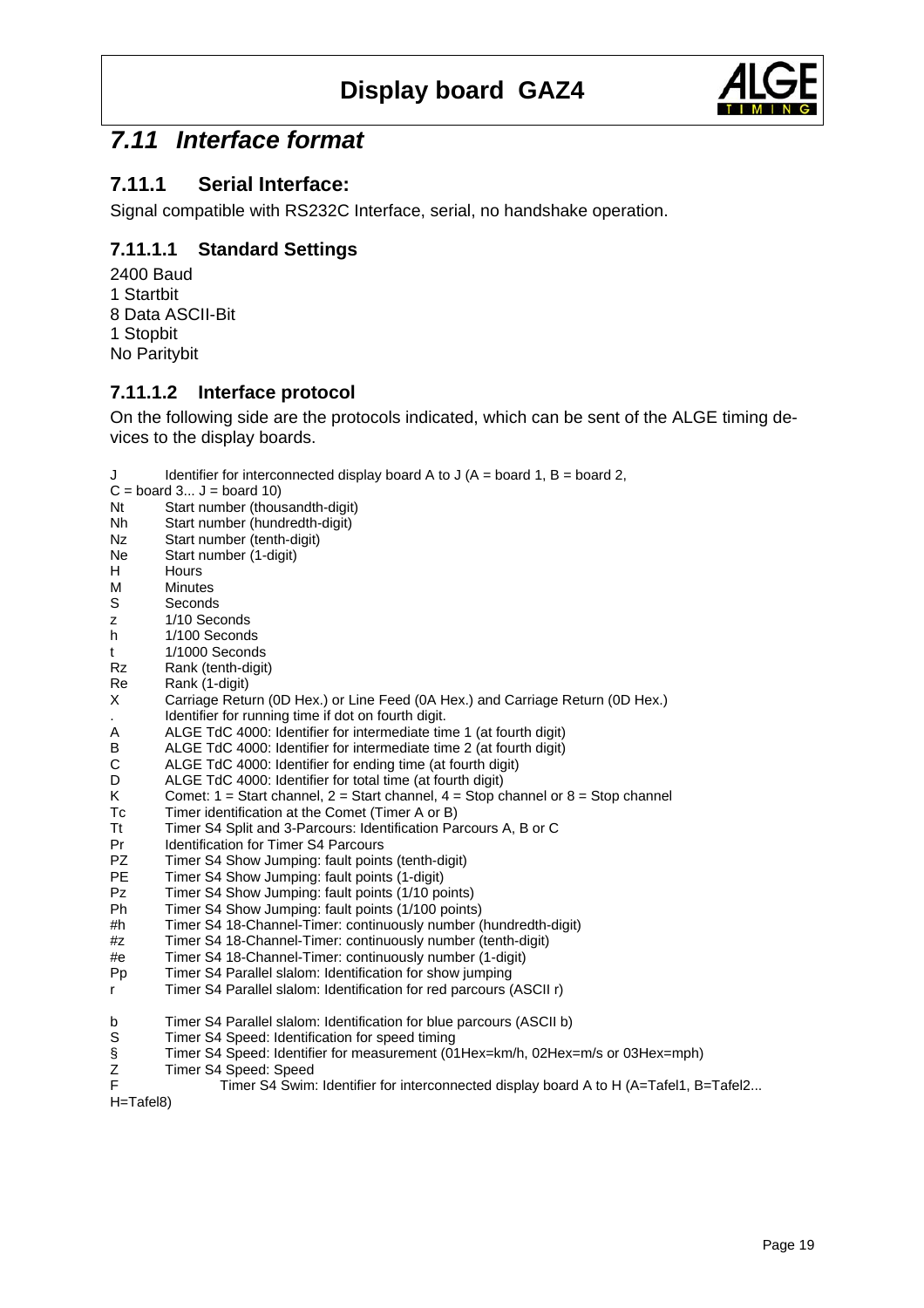|  | 4L/ |  |  |
|--|-----|--|--|
|  |     |  |  |

|                | ranking board                                                      | ranking board            | TDC 4000               | TDC 4000                 | TDC 4000                 | TDC 4000                 | TDC 4000                | Comet Stopwatch | Timer S4 / Split | Timer S4 / Split | Timer S4 / 3-Parcours | Timer S4 / 3-Parcours    | Timer S4 / Show Jumping | Timer S4 / Show Jumping | Timer S4 / 18-Channel | Timer S4 / 18-Channel | Timer S4 / Parallel Slalom 1 | Timer S4 / Parallel Slalom | Timer S4 / Parallel Slalom 2 | Timer S4 / Parallel Slalom 2 | Timer S4 / Parallel Slalom 3 | Timer S4 / Speed | Timer S4 / Swimming    | Timer S4 / Swimming | Timer S4 / Swimming    | Timer S4 / Swimming | Timer S4 / Automatic | Timer S4 / Automatic |
|----------------|--------------------------------------------------------------------|--------------------------|------------------------|--------------------------|--------------------------|--------------------------|-------------------------|-----------------|------------------|------------------|-----------------------|--------------------------|-------------------------|-------------------------|-----------------------|-----------------------|------------------------------|----------------------------|------------------------------|------------------------------|------------------------------|------------------|------------------------|---------------------|------------------------|---------------------|----------------------|----------------------|
|                | time for board 1                                                   | running time board 10    | running time           | intermediate             | N<br>intermediate        | run time                 | total time              | run time        | running time     | run time         | running time          | run time                 | running time            | run time                | running time          | run time              | run time "red winns"         | run time "blue winns"      | running time "red"           | "blue" blue                  | difference time red winns    | speed            | running time (ranking) | run time (ranking)  | running time (board 1) | run time (board 1)  | running time         | run time             |
| Z4             | ×                                                                  | $\times$                 |                        |                          |                          |                          |                         |                 |                  |                  |                       |                          |                         |                         |                       |                       |                              |                            |                              |                              |                              |                  |                        |                     |                        |                     |                      |                      |
| 23             | œ                                                                  |                          | ×                      | $\times$                 | $\times$                 | $\times$                 | $\times$                |                 |                  |                  |                       |                          | ×                       | $\times$                |                       |                       |                              |                            |                              |                              |                              |                  |                        |                     |                        |                     |                      |                      |
| 22             | Rz I                                                               |                          |                        | å                        | Re<br>C                  | œ                        | å                       |                 |                  |                  |                       |                          | 준                       | 준                       |                       |                       |                              |                            |                              |                              |                              |                  | ×                      | $\times$            | ×                      | ×                   |                      |                      |
| $\overline{a}$ | ÷                                                                  |                          |                        | Rz                       | Rz I                     | Rz                       | Rz                      | $\times$        | $\times$         | ×                | $\times$              | $\times$                 | $_{\rm PZ}$             | P <sub>z</sub>          | ×                     | ×                     |                              | ×                          | ×                            | $\times$                     | ᅐ                            |                  |                        |                     |                        | å                   | ×                    | $\times$             |
| 2              | ᇰ                                                                  |                          |                        | +                        | ÷                        | $\ddot{}$                | t                       | +               |                  | +                |                       | $\overline{\phantom{0}}$ |                         | ÷                       |                       | ↔                     | ×                            | $\times$                   |                              | ⊷                            | +                            | ×                |                        | ᅐ                   |                        | £.                  |                      | $\ddot{}$            |
| ë              | ы                                                                  |                          |                        | ᇰ                        | ᇰ                        | ᇰ                        | ᅐ                       | ᅩ               |                  | ᅩ                |                       | ᇰ                        |                         | ᇰ                       |                       | ᇰ                     |                              | ←                          |                              | ᅐ                            | ᇰ                            | N                | ы                      | ы                   | ы                      | ы                   |                      | £                    |
| ₽              |                                                                    |                          |                        | ы                        | ы                        | N                        | N                       | N               |                  | ы                |                       | N                        | ы                       | N                       | ы                     | ы                     | ᇰ                            | ᇰ                          | N                            | ы                            | ы                            | N                |                        |                     |                        |                     | ы                    | $\overline{N}$       |
| H              | w                                                                  | Ø                        |                        |                          |                          |                          |                         |                 |                  |                  |                       |                          |                         |                         |                       |                       |                              |                            |                              |                              |                              |                  | ω                      | w                   | ω                      | w                   |                      |                      |
| 9              | w                                                                  | Ø                        | O)                     | w                        | O)                       | ω                        | CO.                     | Ø               | CO.              | w                | ω                     | ω                        | ω                       | $\omega$                | w                     | w                     | N                            | ы                          | w                            | s                            | w                            | N                | O)                     | w                   | CO.                    | w                   | O)                   | ω                    |
| 뜬              |                                                                    |                          | w                      | w                        | O)                       | CO.                      | $\omega$                | $^{5}$          | $\omega$         | w                | S                     | $\omega$                 | w                       | $\omega$                | w                     | CO.                   | w                            | $^{5}$                     | w                            | $\omega$                     | w                            | N                |                        |                     |                        |                     | O)                   | w                    |
| $\frac{4}{3}$  | Z                                                                  | Σ                        |                        |                          |                          |                          |                         |                 |                  |                  |                       |                          |                         |                         |                       |                       |                              |                            |                              |                              |                              |                  | Σ                      | Σ                   | Σ                      | Σ                   |                      |                      |
| $\frac{1}{2}$  | Σ                                                                  | Σ                        | Σ                      | Σ                        |                          | যাযা                     | Σ                       | Σ               | Σ                | Σ                | Σ                     | Σ                        | Σ                       | ⋝                       | ≥                     | ∣≅                    |                              | ∣ه ⊣                       | Σ∣Σ                          |                              |                              | ∼IN              |                        |                     |                        |                     | Σ                    | Σ                    |
| 5              |                                                                    |                          | Σ                      | Σ                        | ≅∣                       | Σ                        | Σ                       | Σ               | Σ                | Σ                | Σ                     | Σ                        | Σ                       | Σ                       | Σ                     | Σ                     |                              |                            | Σ                            | Σ                            |                              |                  |                        |                     |                        |                     | Σ                    | Σ                    |
| Ξ              | 工                                                                  | I                        |                        |                          | $\ddot{\phantom{1}}$ .   |                          |                         |                 |                  |                  |                       | $\cdot$ .                |                         |                         |                       |                       |                              |                            | $\ddot{\phantom{0}}$         |                              |                              |                  |                        |                     |                        |                     | $\ddot{\phantom{0}}$ |                      |
| ₽              | H                                                                  | H                        | I                      | I                        | I                        | I                        | 工                       | I               | I                | I                | ᆂ                     | I                        | I                       | I                       | I                     | ᆂ                     |                              |                            | I                            | I                            |                              |                  |                        |                     |                        |                     | I                    | ᆂ                    |
| თ              |                                                                    |                          | 工                      | ᆂ                        | H                        | H                        | H                       | I               | 工                | H                | 工                     | ᆂ                        | H                       | H                       | ᆂ                     | I                     |                              |                            | エ                            | I                            |                              |                  |                        |                     |                        |                     | I                    | I                    |
| œ              |                                                                    |                          |                        |                          |                          |                          |                         | ž               |                  |                  |                       |                          |                         |                         |                       |                       |                              |                            |                              |                              |                              | s                |                        |                     |                        |                     |                      |                      |
| ↖              |                                                                    |                          |                        |                          |                          |                          |                         |                 |                  |                  |                       |                          |                         |                         |                       |                       |                              |                            |                              |                              |                              |                  |                        |                     |                        |                     |                      |                      |
| ω              |                                                                    |                          |                        |                          |                          |                          |                         |                 |                  |                  |                       |                          |                         |                         |                       |                       |                              |                            |                              |                              |                              |                  |                        |                     |                        |                     |                      |                      |
| 5              |                                                                    |                          |                        |                          |                          |                          |                         | ع               |                  |                  |                       |                          |                         |                         |                       |                       |                              |                            |                              |                              |                              | w                |                        |                     |                        |                     |                      |                      |
| 4              | $\stackrel{\scriptscriptstyle \oplus}{\scriptscriptstyle \succeq}$ | ے<br>ح                   |                        | ∢                        | ⅏                        | $\circ$                  | $\circ$                 | ×               |                  |                  |                       |                          |                         |                         |                       |                       | 운                            | 운                          |                              |                              |                              |                  |                        |                     |                        |                     |                      |                      |
| CO.            | $\geq$                                                             | $\frac{1}{2}$            | ے<br>ح                 | ے<br>ح                   | ے<br>2                   | €                        | ے<br>ح                  | ے<br>ح          | 户                | 亡                | 亡                     | 亡                        |                         |                         | #                     | #                     |                              |                            |                              |                              |                              |                  |                        |                     |                        |                     | #                    | #                    |
| $\sim$         | $\overline{\tilde{z}}$                                             | $\overline{\Xi}$         | $\frac{1}{2}$          | $\overline{M}$           | $\overline{z}$           | $\frac{1}{2}$            | $\frac{1}{2}$           | ž               |                  |                  | ò                     | ò                        | 핕                       | 뿐                       | 书                     | 书                     |                              |                            | r                            | م                            | Ł                            |                  |                        |                     |                        |                     | 书                    | 书                    |
|                | $\overline{\phantom{a}}$                                           | $\overline{\phantom{0}}$ | $\overline{\tilde{z}}$ | $\overline{\tilde{\Xi}}$ | $\overline{\tilde{\Xi}}$ | $\overline{\tilde{\Xi}}$ | $\frac{\varepsilon}{2}$ | ₹               |                  |                  |                       |                          | Pz                      | Pz                      | ŧ                     | 巷                     |                              |                            | 운                            | 운                            | 운                            |                  | Щ                      | L                   |                        |                     | 巷                    | €                    |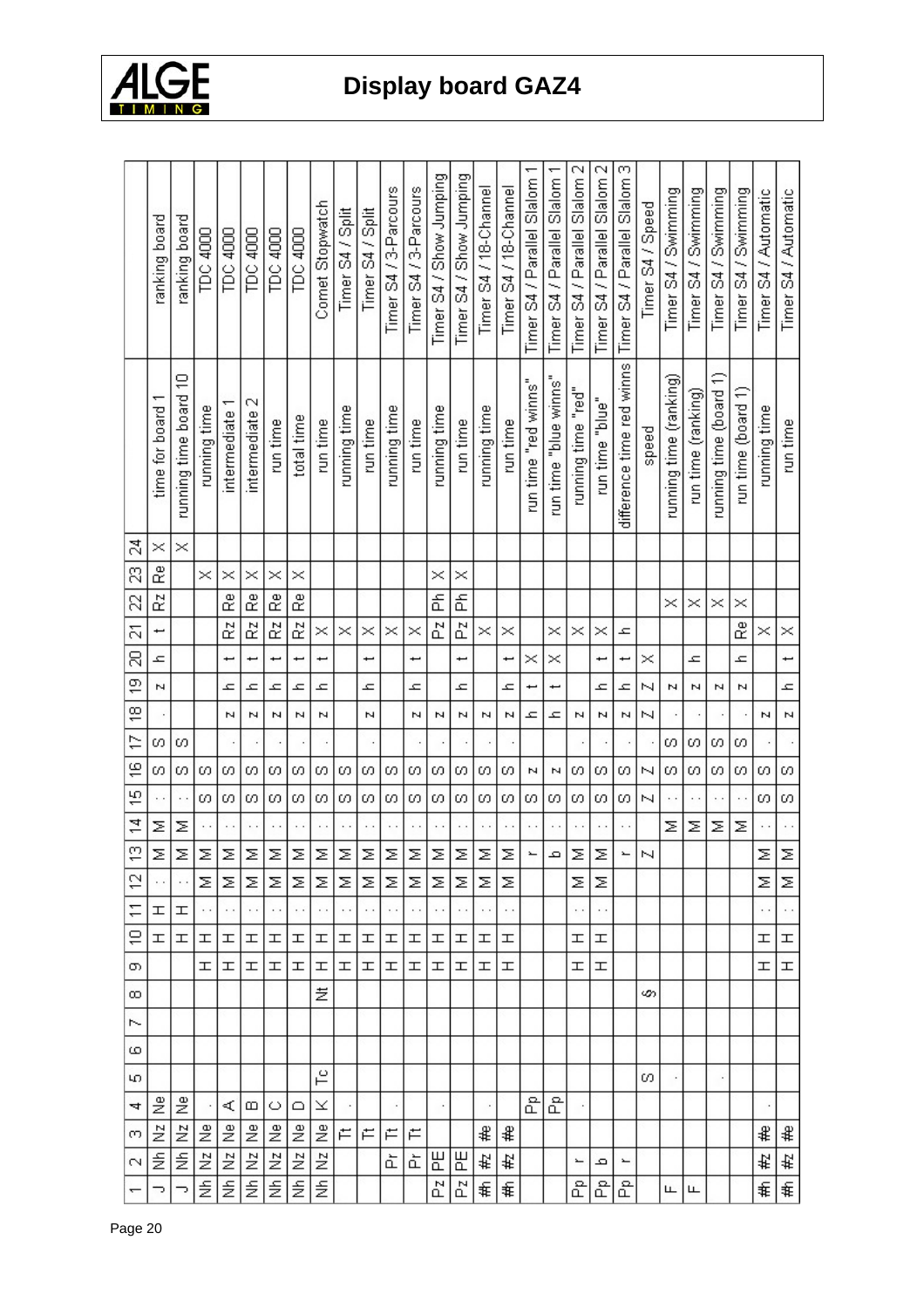

## <span id="page-20-0"></span>**8 Settings for GAZ4**

The display board can be adjusted to the requested display format – depending of the usage – with the shift switcher (3) or the switch (1)

The following examples are based on a standard display board GAZ4 with 6 or 5 digits.

Minutes, seconds, 1/100 seconds:



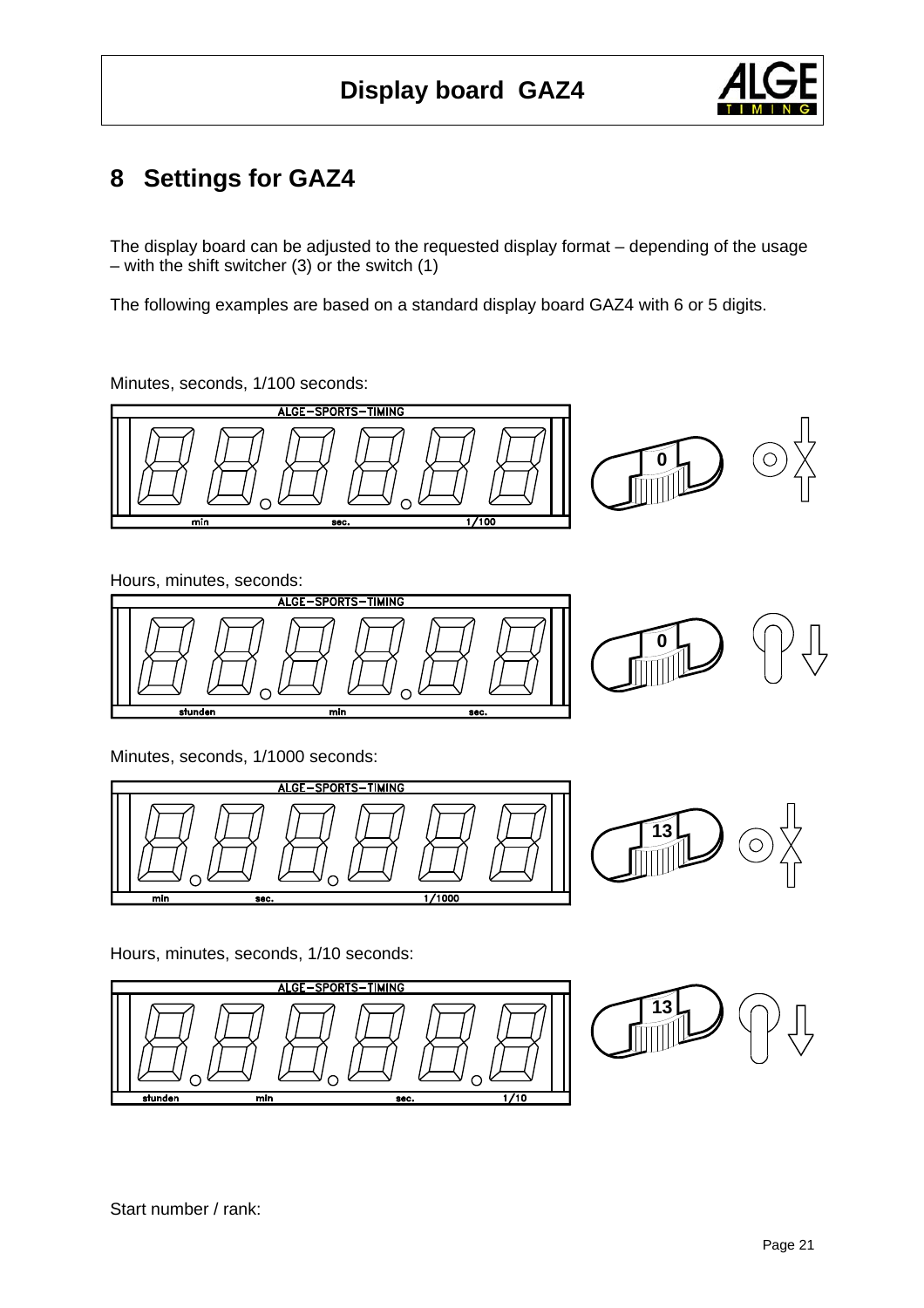

**You can use a 5-digit or 6-digit display board. At the 6-digit display board, the fourth digit left will always be black (blank).** 



Counter (with Comet program Commander):



Speed measurement:

The speed can be displayed – depending on the timing device – in km/h, m/s or mph.



Toggle switch middle and thumbwheel switch on 0 1.23 km/h Toggle switch middle and thumbwheel switch on 13 12.3 km/h Toggle switch down and thumbwheel switch on 0 123 km/h



Points:

Points can be controlled by a Comet (program Commander), Timer S4 (program Equitation) or of a personal computer.

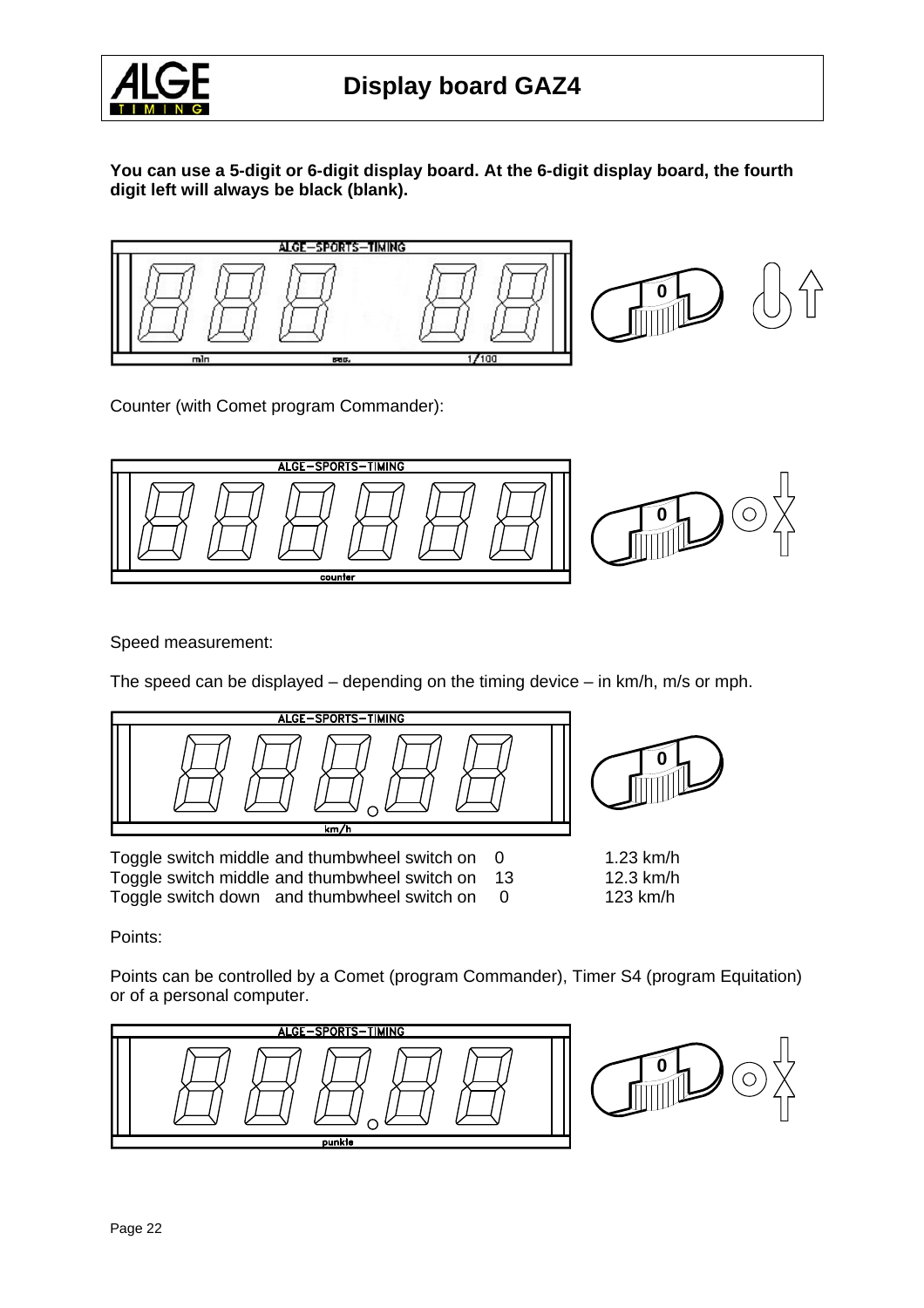

#### <span id="page-22-0"></span>**9 RANKING BOARD**

#### **What is a ranking display board for?**

Displays of 2 to 10 lines with the appropriate start number and rank. It is possible to scroll between the times.

#### **Usage of a ranking board:**

At big events for display of the latest intermediate and end results.

#### **What is required for a ranking board?**

- 1 ALGE TdC
- 1 Computer
- 1 PC-Software
- 2 to 10 pcs. ALGE GAZ (Start number / rank)
- 2 to 10 pcs. ALGE GAZ (time)
- 1 charger NGAZ/R for all display boards
- 1 x cable reel KT300 or 2-wired cable
- 1 adapter 069-02
- X x cable 033-01
- X x cable 033-10
- 1 x cable 010-01